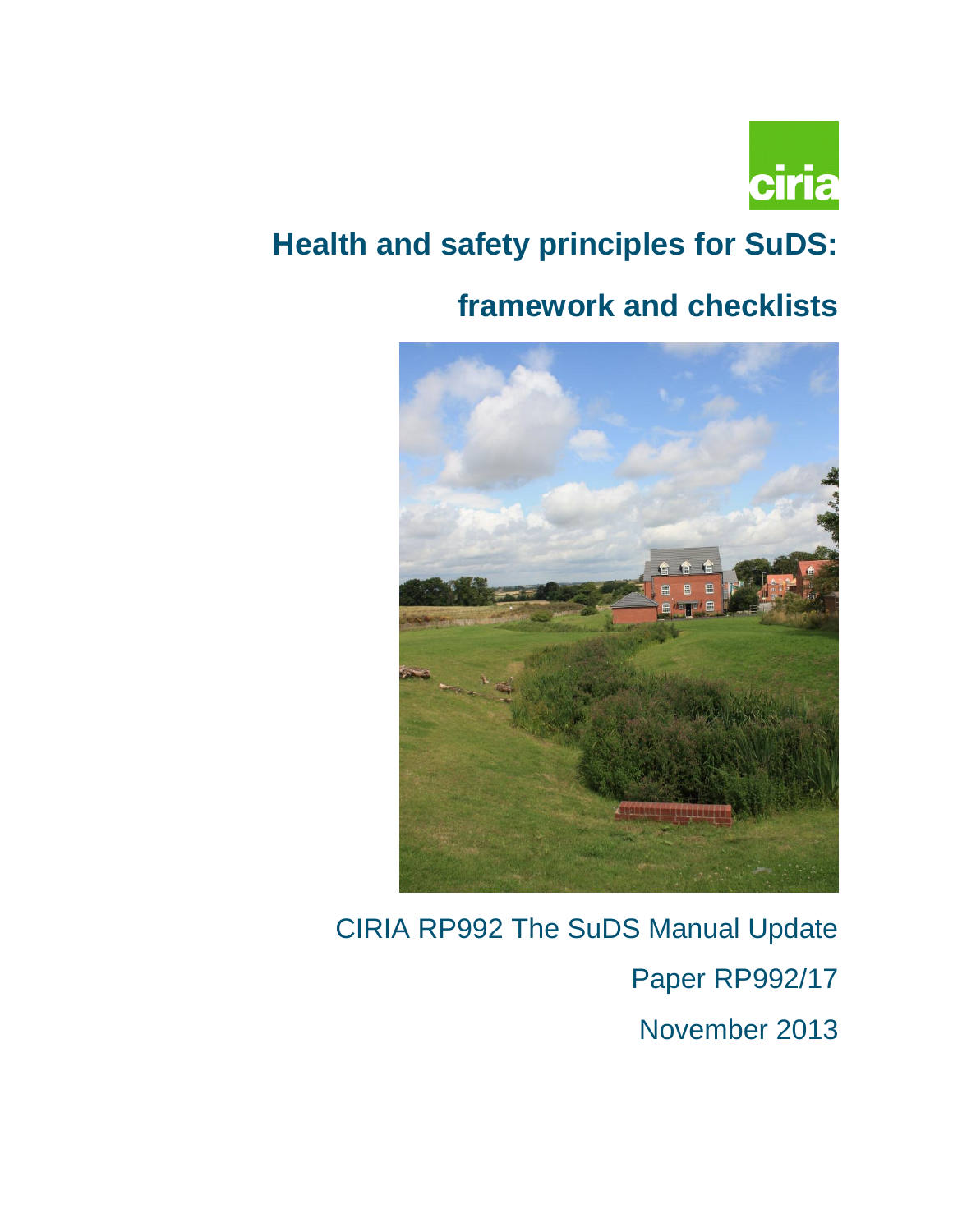This framework was developed for CIRIA by a Project Team led by HR Wallingford that included Ecofutures, Environmental Protection Group and Robert Bray Associates. It was developed as part of the early outputs from the update of the SuDS Manual, CIRIA project RP922. It is an interim output and may be reviewed again once the SuDS Manual is complete.

This framework was reviewed by a Project Steering Group and Project Advisory Group that includes central and local government, environmental regulators, sewerage undertakers and consultants.

The specific input from RoSPA is gratefully acknowledged in developing this framework.



CIRIA RP922 2013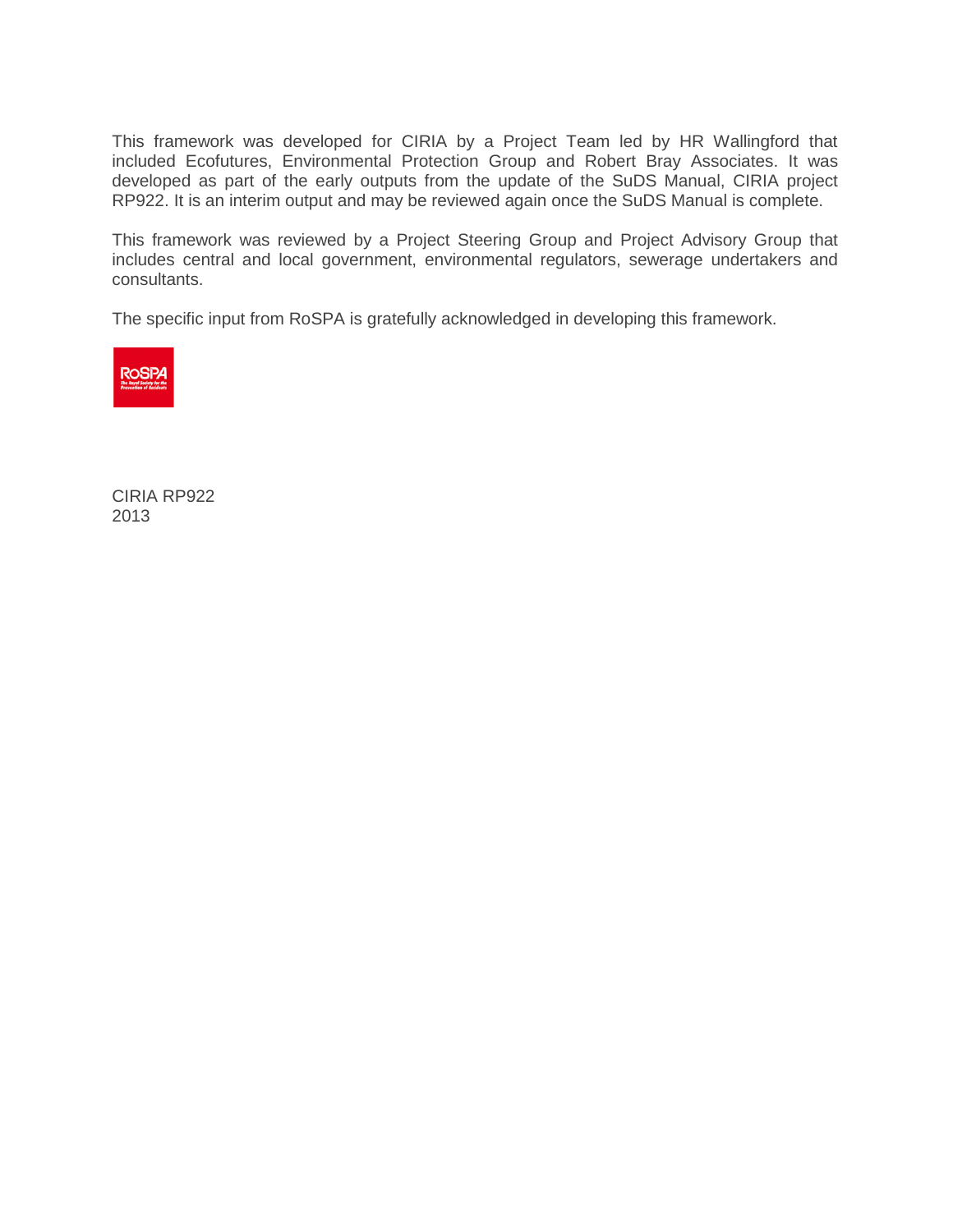

# <span id="page-2-0"></span>**Contents**

| Appendix A                                                                     | 30 |
|--------------------------------------------------------------------------------|----|
| Health and Safety Legislation 30                                               |    |
|                                                                                |    |
|                                                                                |    |
|                                                                                |    |
|                                                                                |    |
|                                                                                |    |
|                                                                                |    |
| Exemption from Occupiers' Liability: Countryside and Rights of Way Act 2000 33 |    |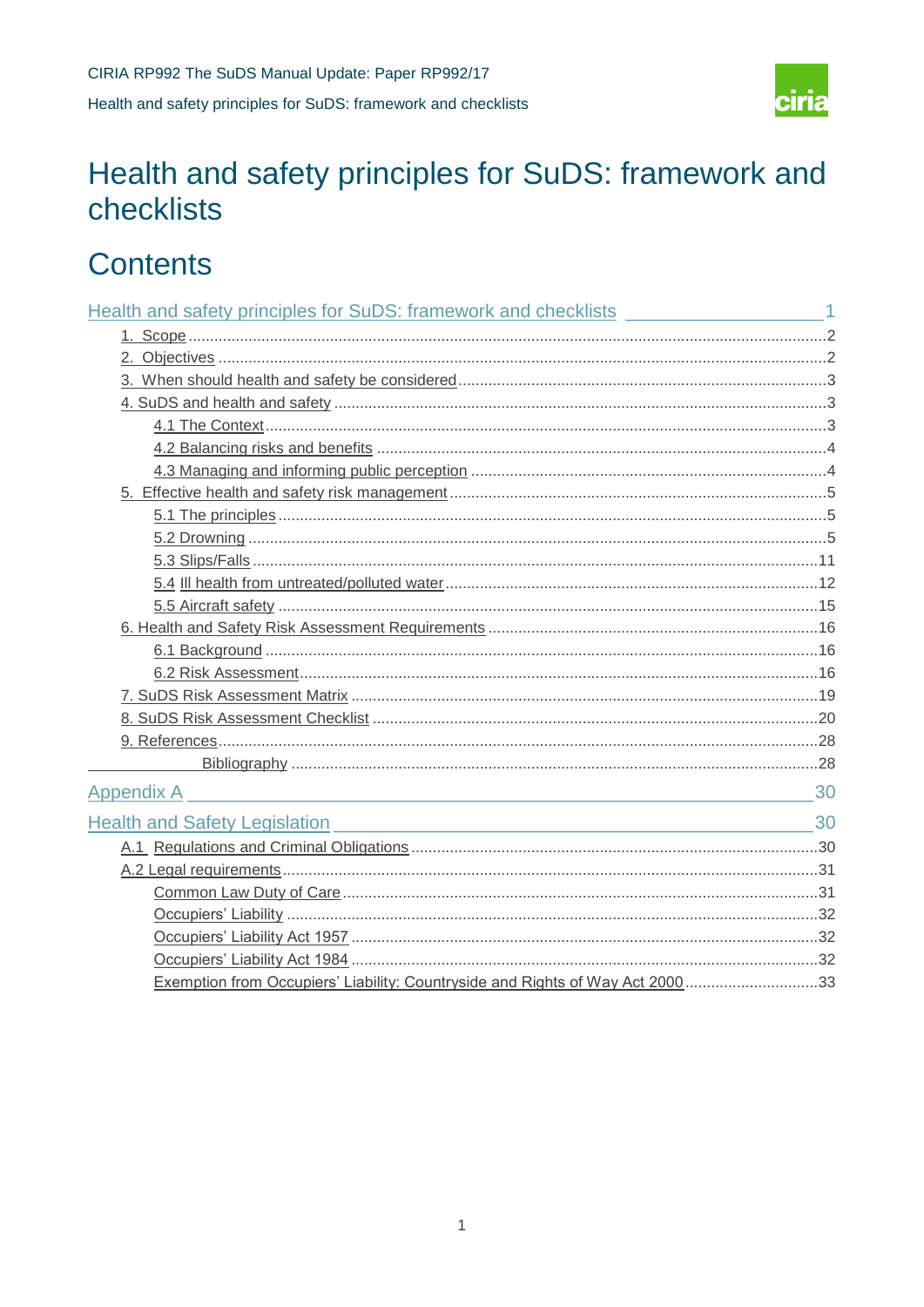

# 1. Scope

Health and safety has been identified by SuDS stakeholders as a priority area for requiring further information and guidance. Specific areas that potential drainage approval or adoption bodies and the public should understand are:

- What are the real risks?
- What are the best design and education approaches for minimising risks?
- What is the best way to assess a proposed SuDS design from a health and safety risk management perspective?

This document is intended to:

- Put possible risks into an appropriate context;
- Discuss the balance of risks against the important environmental and social benefits delivered by SuDS; and
- Demonstrate how, with good design, the risks associated with SuDS should be extremely low.

This document will remain as a stand-alone document, providing comprehensive reference material on health and safety risk management. The key best practice principles will be drawn from the document into the revised SuDS Manual guidance.

The document and associated checklist only covers specific issues relating to the provision of open water features (both permanent and temporary) as part of SuDS. It does not cover in detail general issues and regulation associated with standard health and safety at work principles and conventional drainage design, e.g. confined spaces, (although they are discussed briefly for completeness). Also, it does not cover issues such as highway safety audits that may include some parts of a SuDS (e.g. permeable pavements or swales adjacent to highways).

The planning, design, construction and management of sustainable drainage systems falls under the requirements of the Construction, Design and Management (CDM) Regulations (HSE, 2007), and this document should provide supporting information to be used in fulfilling those requirements. This and other relevant regulations/legislation are presented and discussed in Appendix A, which includes a discussion of relevant case law. The risk assessment and management process described in this document is in line with BS EN 31010: 2010 (Risk management).

The SuDS terminology used in this document is explained in the SuDS Manual (CIRIA, 2007).

# 2. Objectives

The objectives of this document are to:

- Set out the appropriate context (both social and cultural) in which to balance the benefits of SuDS with any potential health and safety risks associated with SuDS;
- Demonstrate that, with good SuDS design, health and safety risks should be extremely low;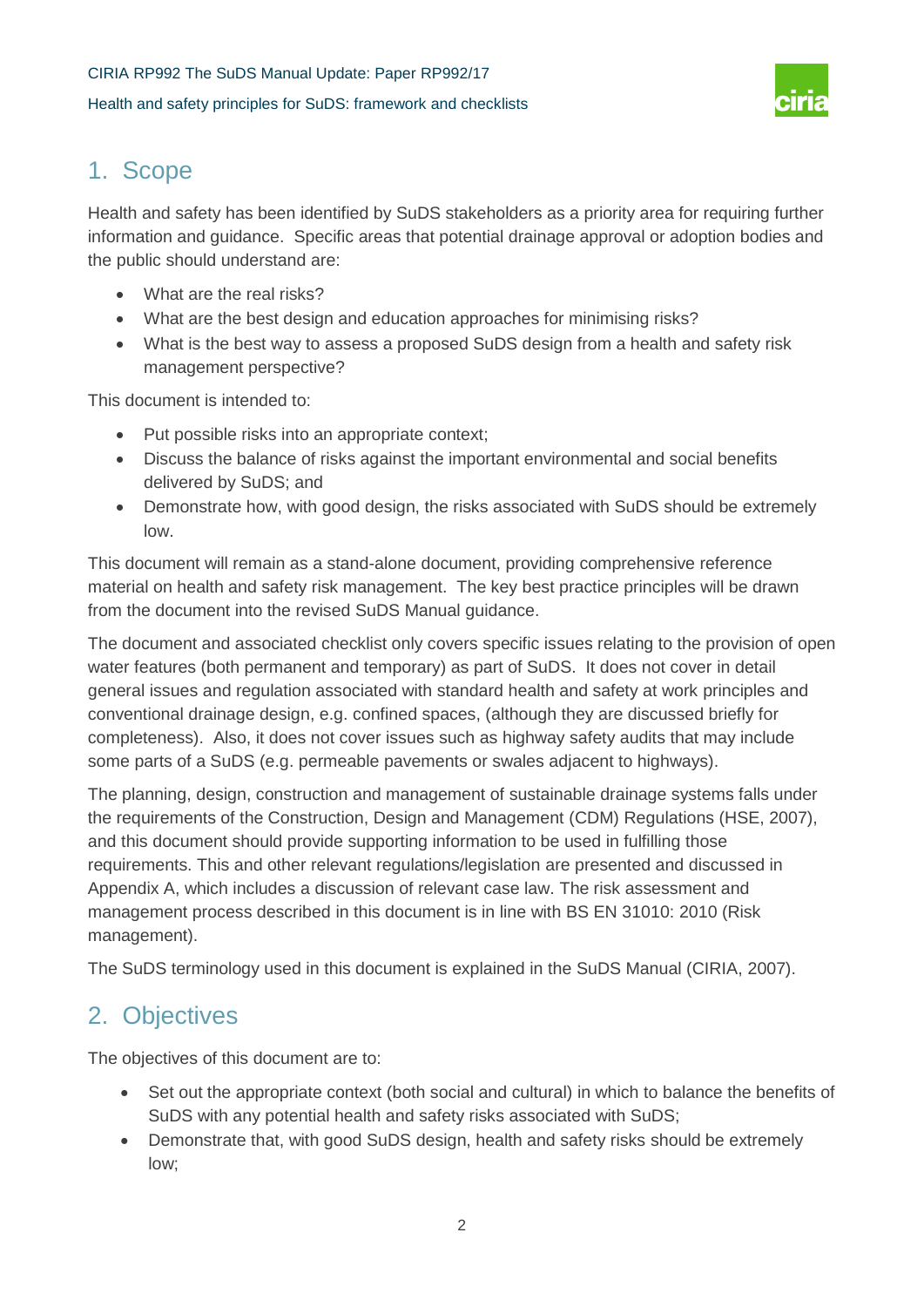#### Health and safety principles for SuDS: framework and checklists



- Highlight good practice design approaches and principles that support the appropriate management of risk;
- Provide sufficient background information to allow those organisations evaluating and adopting SuDS schemes to be confident that drainage assets will not pose a liability in either the short or long term;
- Provide guidance and checklists to support consistent and appropriate risk assessment processes in line with BS EN 31010: 2010.

# 3. When should health and safety be considered

The SuDS designer has a responsibility to address health and safety under the CDM Regulations and must be able to demonstrate that any risks have been identified, assessed and mitigated/ameliorated. Health and safety assessment will be a continuous process. It does not just stop once the boxes are ticked. It should be discussed and principles agreed at conceptual and outline design stages as part of the CDM designers risk assessment process. The risk assessment should then be developed and reviewed at all stages of design, construction and maintenance.

A health and safety assessment should be undertaken by the organisation approving the drainage (drainage approving body) when assessing the design of a SuDS scheme. It should also be reviewed following construction and also on a regular basis during operation. The review should consider any changes that have been made to the approved design during construction or operation.

# 4. SuDS and health and safety

## 4.1 The context

SuDS aim to manage the runoff from development sites, following rainfall, in a way that:

- Mimics natural drainage processes;
- Minimises negative impacts on the natural environment;
- Reduces the risks of flooding both on-site and downstream;
- Supports the adaptability of the development to the negative effects of climate change; and
- Provides amenity, biodiversity and educational value for the site.

Well-designed SuDS components includes features that are no more hazardous than those found in the existing urban landscape, for example ponds in parks. Where communities understand and support the above principles and values, then they are more likely to to embrace the improved landscape and respond to such hazards in a positive, reasonable and responsible manner.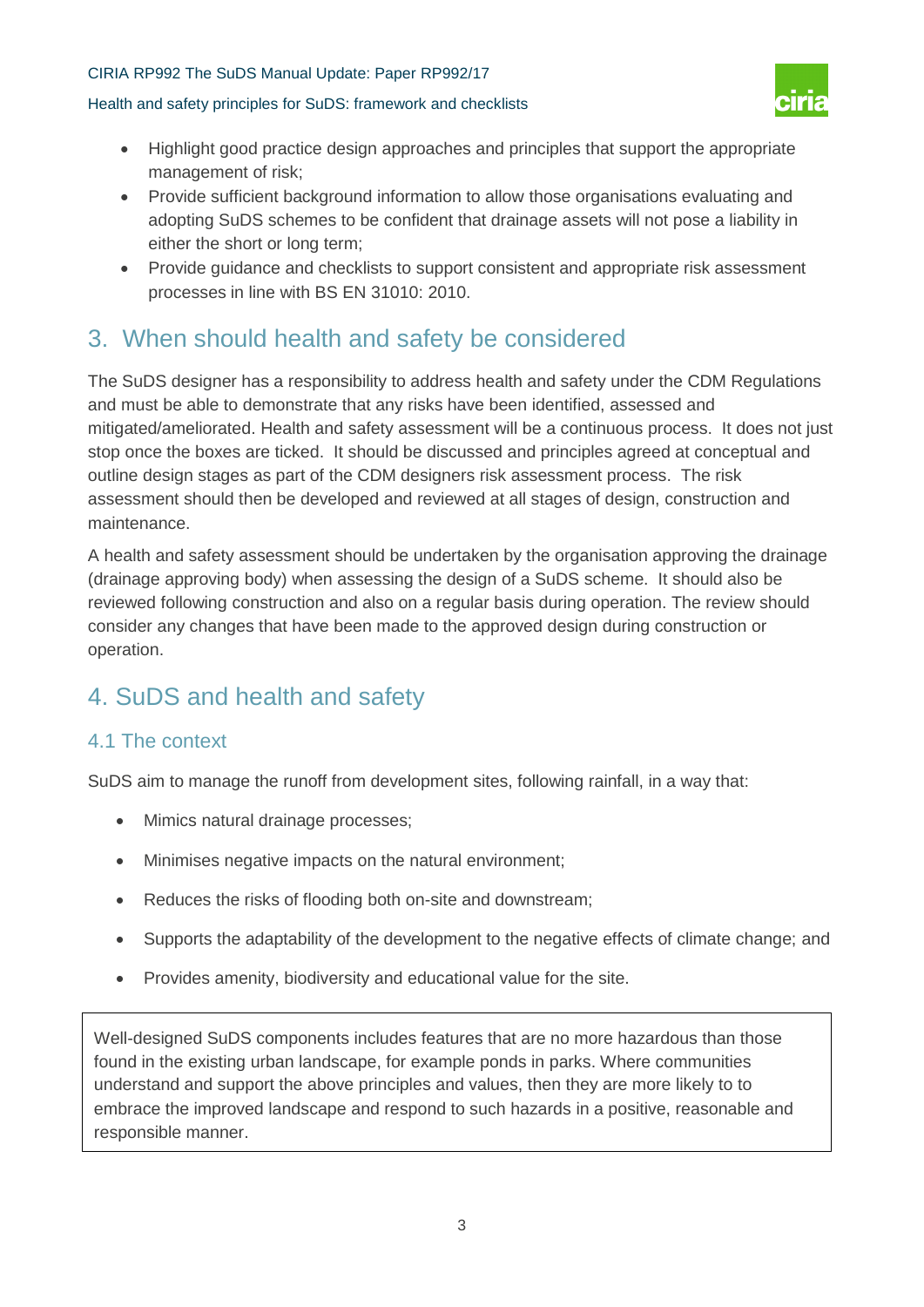Health and safety principles for SuDS: framework and checklists



## 4.2 Balancing risks and benefits

It is important to recognise the inherent tension between the individual leisure user and the various permission givers, regulators and duty holders. Leisure by definition is to be loose of drudgery, to enjoy freedoms, to play and relax. Consumed (i.e. paid for) leisure can trigger regulations, imposing qualified duties to manage risk.

An undesirable result can be the duty holder adopting an overly paternalistic approach, resulting from a complex mix of misunderstanding, fear of prosecution or liability to negligence, or as a proxy for other concerns such as a lack of resources and desire for privacy.

Counter-intuitively, the key to challenging risk aversion is the application of balanced risk assessment. There is a need to accept that uncertainty is inherent in adventure and this contains the possibility of adverse outcomes. The Royal Society for the Prevention of Accidents (RoSPA) sums up this approach: *We must try to make life as safe as necessary, not as safe as possible*.

When dealing with the design of public amenity space, it is important to weigh up the risk of harm against the benefits of provision, i.e. with the objective of balancing positive attributes against the inevitable risk of injury which any public activity generates (Ball and Ball-King, 2011). Publically accessible green and blue infrastructure (including SuDS) support important societal benefits including health and welfare benefits relating to improved quality of life and recreational and educational benefits for children and adults.

As a society, we are prepared to broadly tolerate the risks posed by our road network, because of the benefits and support it provides to our daily lifestyle. SuDS components that are surface features (e.g. ponds, basins, swales), if managed correctly and if the public are made aware of the risks, should come to be accepted as important, necessary and beneficial ways of managing our societal impacts.

The benefits of providing a well-designed SuDS scheme are local and regional. The risks that need to be considered should look at the local situation and expectations.

## 4.3 Managing and informing public perception

The perception of SuDS, and in particular components that comprise bodies of open water, is important as a driver for setting appropriate risk management principles.

A survey of residents living in areas with SuDS ponds was undertaken in 2002/3 (HR Wallingford, 2003). The study confirmed that:

- The level of education about sustainable water management and SuDS in particular was an important factor to the perceived level of risk posed by the drainage system. Informed residents tended to be much more positive than residents whose knowledge about the function of their local SuDS scheme was non-existent or poor.
- Natural aesthetics were shown to play an extremely important role in formulating public attitudes. The more aesthetically pleasing the SuDS pond and the more natural it looked,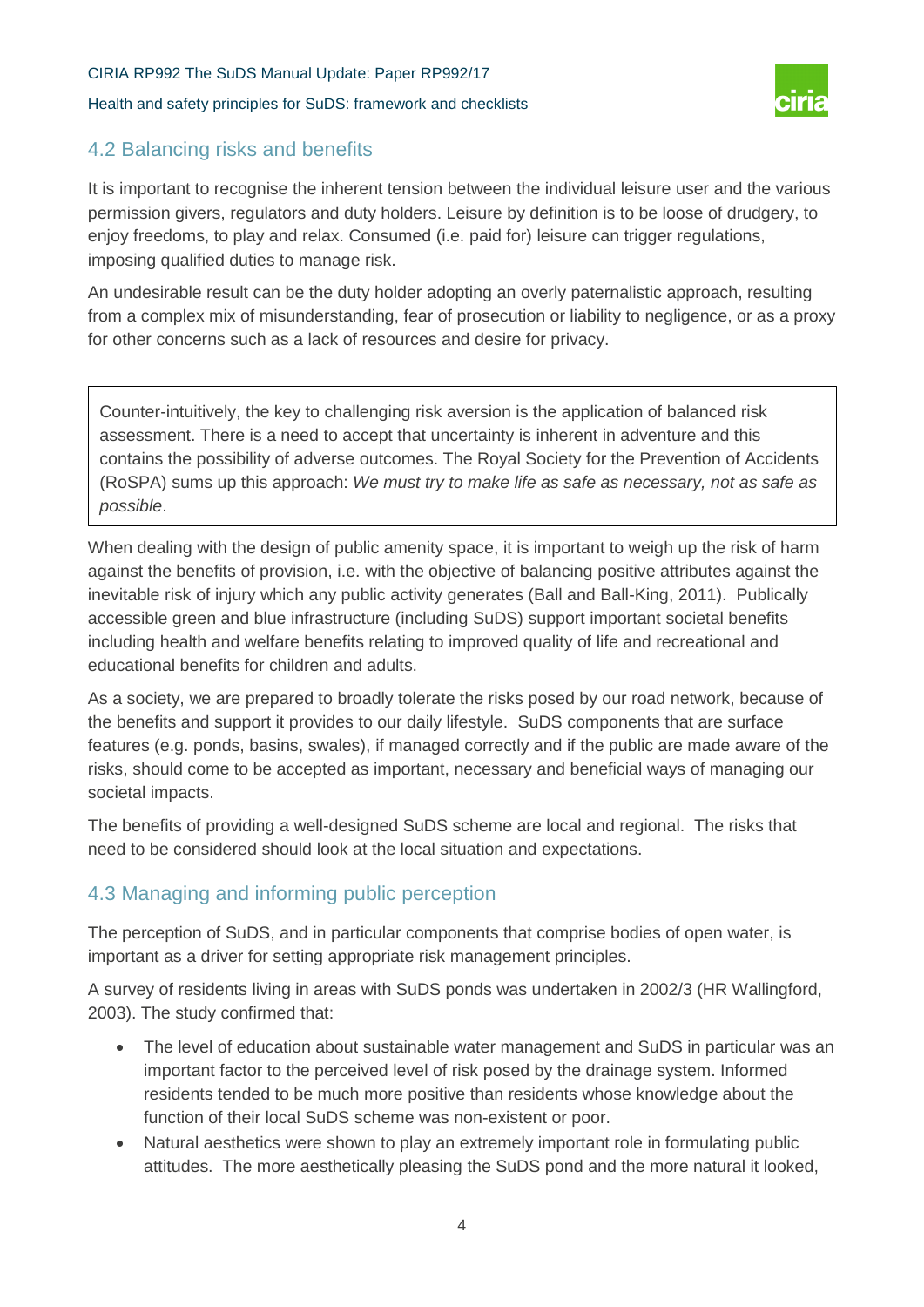#### Health and safety principles for SuDS: framework and checklists



the more it tended to be welcomed by a community and the lower the importance attached to health and safety risks.

- The effectiveness of the maintenance schedule (in particular relating to litter pollution and silt accumulation) was crucial in determining the community view of the system.
- In general the community valued SuDS ponds and felt that they added value to the area and to their homes. The majority of those interviewed would prefer the pond to remain, irrespective of any concerns they might have.

The main concerns about SuDS ponds were related to health and safety risks, and this outcome was confirmed by a more recent study (Bastien et al., 2012).

Both studies confirmed that public education and good design and maintenance are crucial in managing and addressing perceived risks. Education strategies for local residents should cover:

- The functionality of the surface water management system where the water flows, where and why it is stored, where it is released to, what would happen if it wasn't there, how it will operate and how it is likely to look in different seasons.
- The benefits afforded to the local community and wider society by the SuDS system, including children's education opportunities.
- The design measures in place to mitigate health and safety risks.
- How and when the system is maintained.
- The actions that the local community and amenity users should take to further minimise health and safety risks (including effective litter control).
- Contact information if a health and safety or maintenance concern is identified.

In addition, to allay concerns about open water, it must be clear to those using the surrounding amenity space why it is important to manage and treat the runoff from our development areas and how it is collected and stored.

# 5. Effective health and safety risk management

## 5.1 The principles

Competent, best practice SuDS design should mean that health and safety risks are considered throughout the design process. The results should be that risks are reduced to acceptable levels by designing out hazards. The following sections summarise the key best practice SuDS design principles that support the appropriate management and mitigation of risk. They are part of the standard SuDS design practice recommended by the SuDS Manual (CIRIA, 2007) and are provided here for completeness. The sections relate to the mitigation of risk related to specific potential hazards.

## 5.2 Drowning

Drowning can occur in permanent bodies of water or in normally dry areas when they contain water temporarily during and after rainfall events. Drowning more frequently occurs from accidentally falling in rather than by deliberately accessing a body of water and then getting into difficulty. This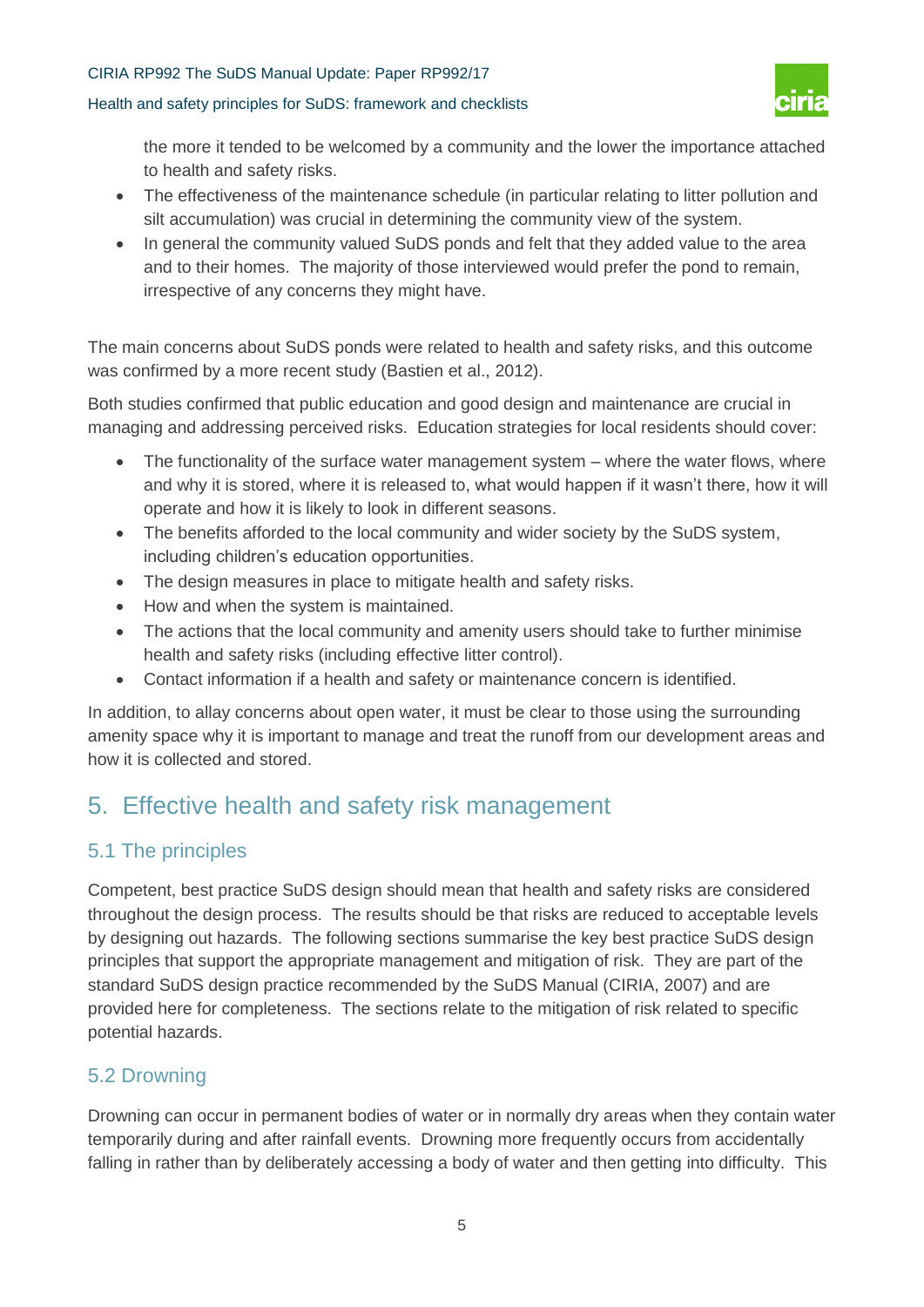Health and safety principles for SuDS: framework and checklists



may be increased during the hours of darkness and when there is unsupervised access to open water, particularly by younger children or those under the influence of alcohol or drugs.

Males are statistically more likely to drown than females (Figure 1) and inland drowning is more numerous than marine.

### Age and gender

|             | <b>Number of deaths</b>                                            |                             |                                             |              |                    |    |                    |    |   |            |    |   |  |   |    |   |   |   |   |    |            |   |            |   |    |    |            |    |
|-------------|--------------------------------------------------------------------|-----------------------------|---------------------------------------------|--------------|--------------------|----|--------------------|----|---|------------|----|---|--|---|----|---|---|---|---|----|------------|---|------------|---|----|----|------------|----|
| Age         |                                                                    |                             |                                             |              |                    | 5  |                    |    |   |            | 10 |   |  |   | 15 |   |   |   |   | 20 |            |   |            |   | 25 |    |            | 30 |
| 95-99       | ⋔                                                                  |                             |                                             |              |                    |    |                    |    |   |            |    |   |  |   |    |   |   |   |   |    |            |   |            |   |    |    |            |    |
| $90 - 94$   | ⋔                                                                  |                             |                                             |              |                    |    |                    |    |   |            |    |   |  |   |    |   |   |   |   |    |            |   |            |   |    |    |            |    |
| 85-89       |                                                                    | ↑↑↑ ↑                       |                                             |              |                    |    |                    |    |   |            |    |   |  |   |    |   |   |   |   |    |            |   |            |   |    |    |            |    |
| $80 - 84$   |                                                                    |                             | $r$ $\rightarrow$ $r$ $r$ $\rightarrow$ $r$ |              | Ť                  |    | ↑                  |    |   |            |    |   |  |   |    |   |   |   |   |    |            |   |            |   |    |    |            |    |
| 75-79       | ↑≱↑                                                                |                             |                                             |              |                    |    |                    | 个  |   |            |    |   |  |   |    |   |   |   |   |    |            |   |            |   |    |    |            |    |
| $70 - 74$   |                                                                    |                             | <b>T+ T+ T+ T+ T</b>                        |              |                    |    |                    |    |   |            |    |   |  |   |    |   |   |   |   |    |            |   |            |   |    |    |            |    |
| $65 - 69$   |                                                                    | $\uparrow$ $\uparrow$       | $^{\circ}$                                  |              |                    |    | ↑                  | 1  | ↑ | ↑          |    | ↑ |  |   |    |   |   |   |   |    |            |   |            |   |    |    |            |    |
| $60 - 64$   |                                                                    |                             | $r_{\ast}$ $r_{\ast}$ $r_{\ast}$            | T            |                    |    |                    |    |   |            |    |   |  | ↑ |    | ↑ | ↑ | ↑ | ↑ | ↑  | ↑          | ↑ | ↑          | ↑ | 个  |    |            |    |
| 55-59       |                                                                    | $T_{\Phi}$ $T_{\Phi}$       | $\mathbb{T}$                                | 1à           | 14                 | 1. | ħ                  | 1. |   |            |    |   |  | Ť |    |   |   |   |   |    |            |   |            |   |    |    |            |    |
| $50 - 54$   |                                                                    | $r_{\hat{r}}$ $r_{\hat{r}}$ | $\mathbb{T}$                                | 1è           | 1à                 |    |                    |    |   |            |    |   |  |   |    |   |   |   |   |    | ↑          | ∱ | 一个         |   |    |    |            |    |
| $45 - 49$   |                                                                    |                             | <b>T+ T+ T+ T+</b>                          |              | 14                 | 1à |                    |    |   |            |    |   |  |   |    |   |   |   |   |    |            |   |            |   |    |    |            |    |
| $40 - 44$   |                                                                    | $T_{\Phi}$ $T_{\Phi}$       | $T_{\Phi}$                                  |              |                    |    |                    |    |   |            |    |   |  |   |    |   |   |   |   |    |            |   |            |   |    |    | $\Uparrow$ |    |
| 35-39       |                                                                    |                             | 14 T4 T4                                    | 1è           |                    |    |                    |    |   |            |    |   |  |   |    |   |   | Ť |   |    |            |   |            |   |    |    |            |    |
| 30-34       |                                                                    |                             | $r_{\ast}$ $r_{\ast}$ $r_{\ast}$            | Ί            |                    |    |                    |    |   |            |    |   |  |   |    |   |   |   |   |    |            |   |            | ↑ | ∱  |    |            |    |
| 25-29       | ↑≱↑                                                                |                             |                                             |              |                    |    |                    |    |   |            |    |   |  |   |    |   |   | Ť |   |    |            |   |            |   |    |    |            |    |
| $20 - 24$   |                                                                    |                             | 14 T4 T4                                    | $\mathbf{r}$ | 1.                 |    |                    |    |   |            |    |   |  |   |    |   |   |   | ⇑ | ∱  | $\Uparrow$ | ↑ | $\Uparrow$ | ↑ |    | 个个 |            |    |
| $15 - 19$   |                                                                    | $T_4$ $T_4$                 | $\mathbf{r}$                                |              |                    |    |                    |    |   |            |    | ↑ |  | ↑ |    |   |   | ↑ |   |    |            |   |            |   |    |    |            |    |
| $10 - 14$   | $\uparrow$ $\uparrow$                                              |                             | T                                           |              | $\hat{\mathbb{T}}$ | Ť  | $\hat{\mathbb{T}}$ |    |   |            |    |   |  |   |    |   |   |   |   |    |            |   |            |   |    |    |            |    |
| $5 - 9$     | ∱                                                                  | 个                           | 个                                           | ↑            |                    |    |                    |    |   |            |    |   |  |   |    |   |   |   |   |    |            |   |            |   |    |    |            |    |
| $1 - 4$     | 修介                                                                 |                             | ↑                                           | ↑            | ↑                  | ↑  | ↑                  | ↑  | ↑ | $\Uparrow$ |    |   |  |   |    |   |   |   |   |    |            |   |            |   |    |    |            |    |
| $\mathbf 0$ | ♠                                                                  |                             |                                             |              |                    |    |                    |    |   |            |    |   |  |   |    |   |   |   |   |    |            |   |            |   |    |    |            |    |
|             | Graph excludes 71 records where the age or genders were not known. |                             |                                             |              |                    |    |                    |    |   |            |    |   |  |   |    |   |   |   |   |    |            |   |            |   |    |    |            |    |

#### **Figure 1 Age and gender of drowning victims (National Water Safety Forum, 2012)**

The risk of drowning is also exacerbated when features such as steep banks, deep bank-side or water-edge silt and/or overhanging branches are present. Fast flowing water or areas that become inundated very quickly with a rapid rise in water level may also increase the risk of drowning.

In 2011 there were 407 reported cases of drowning. Of these deaths, 22 were recorded as occurring in ponds or ditches/burns. The best available information suggests that three hospitalisations occur for every death.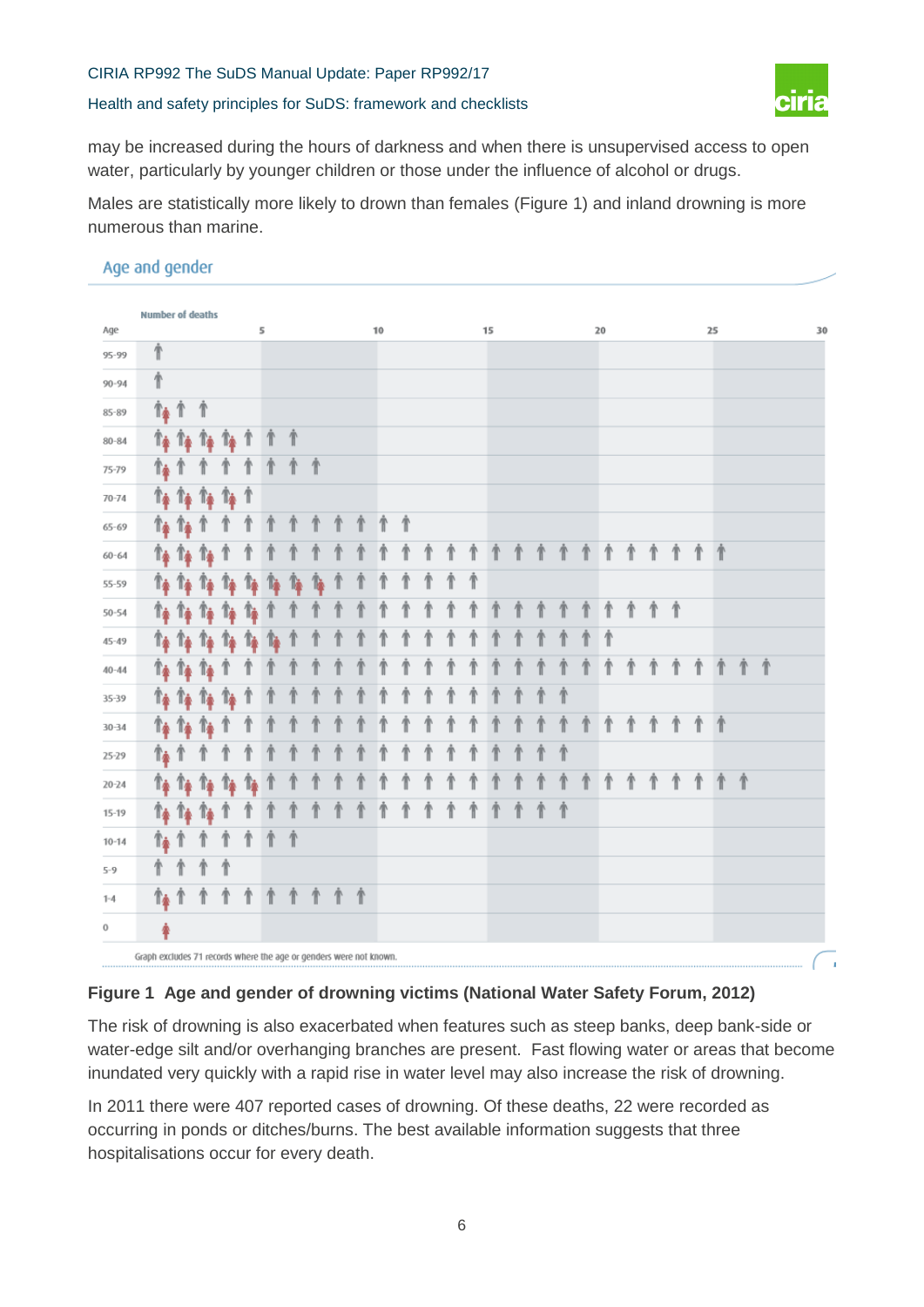



### **Figure 2 Breakdown of drowning incidents by activity for 0 to 4 year olds (National Water Safety Forum, 2012)**

Drowning of very young children is obviously a significant concern. The latest statistics for drowning in the UK show that the majority of 0 to 4 year old children drowned while walking or running next to water, rather than being involved in a water based activity (Figure 2).

### Risk Management Principles

In practice a variety of risk controls will likely be implemented. The exact controls will, of course, be site specific. In many cases simple controls will ensure that the hazards are easy to recognise, avoid and do not pose a significant risk.

#### **Fencing**

It is not reasonable, practical or desirable to attempt to prevent drowning by denying access to every piece of water across the UK. Fencing is an effective but comparatively expensive option which does not remove all the risks arising from water.

The early response to water features in the landscape was to deny access through metal fencing, hedging and planting barriers. However, although physical barriers might be suitable where the risks are high, the provision of pedestrian fencing is frequently challenged by designers, health and safety experts and often by the local community itself.

Where the water is accessible, the edge gradient above and below the water line, and the depth profile of the water are of critical importance.

If the risk is high, either due to the required nature of the edge, the hinterland activity, the presence of hard features such as culverts, steps etc or a combination of these then fencing may be deemed necessary. The height and nature of the fence along with location in relation to the water feature are important considerations. At lower risk sites the function of a barrier may be merely to deflect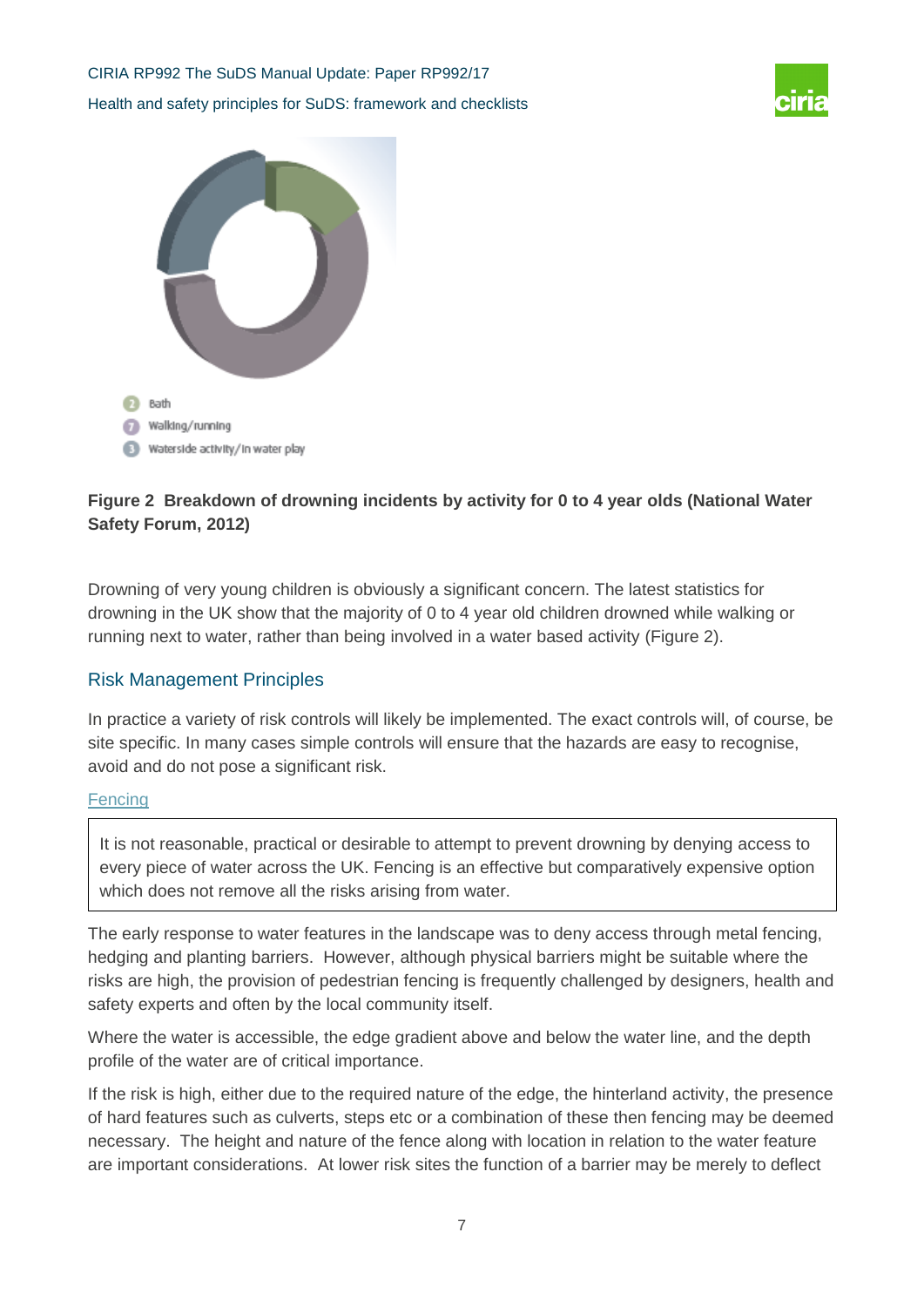#### Health and safety principles for SuDS: framework and checklists



the public from the water's edge. At particularly sensitive locations, e.g. pinch points or where water is deeper, more substantial fencing may be required.

Where it is considered likely that unsupervised young children could gain access to the water, then a toddler proof fence 600-750mm high should be provided to prevent toddlers getting to the water but allow adult entry to step across when necessary. The fence must be a vertical pale type rather than horizontal rail construction which could be used as a climbing frame.

Where fences are provided, full responsibility for maintenance must be established to ensure that liability risks are minimised.

If fencing is not appropriate, different types of planting at the margin can provide an element of physical protection and create a clearly identifiable visual border. If it is not possible to provide a planted margin then clear identification of the edge of the water can be beneficial.

#### **Siting**

Careful consideration as to the positioning and design of a SuDS pond is important in terms of minimising abuse and increasing natural surveillance.

An open and accessible situation with local roads, footpaths and houses providing a high degree of natural surveillance from surrounding properties and residents will serve to reduce risks and maximise potential amenity benefits.

#### Access to the water

Where the water is accessible, the edge gradient above and below the water line and the depth profile of the water are important. In many situations, paddling in the water would be considered acceptable and safe. However, swimming in SuDS components should be actively discouraged, unless specifically designed for this purpose e.g. where it is located in a designated managed swimming area, risks have been fully considered and managed, and runoff has been treated adequately upstream of the open water system. A safe approach is to design the edge of the permanent or temporary body of water with:

- (i) A 'dry bench' before the feature to provide a level surface for an individual to assess the surroundings. This could be designed with a reverse slope to stop anyone slipping or riding unhindered into the water.
- (ii) All slopes (where people have direct access) not greater than 1 in 3 (both above and below the water line) to allow unaided movement in either direction for able bodied visitors or maintenance personnel to mow and clear vegetation.
- (iii) A level 'wet bench' at or just below the normal water surface level which will be both clearly wet and uncomfortable underfoot for anyone who has accessed the waterbody. This may dry out occasionally in exceptionally dry periods but by and large will remain boggy. The appropriate width of this bench will be dependent on the size of the waterbody, but a reasonable minimum is considered to be 1.5m.
- (iv) Clear identification of the water edge, e.g. using planting or soft or hard edging (where appropriate).

Access to the water can be discouraged where appropriate through the use of: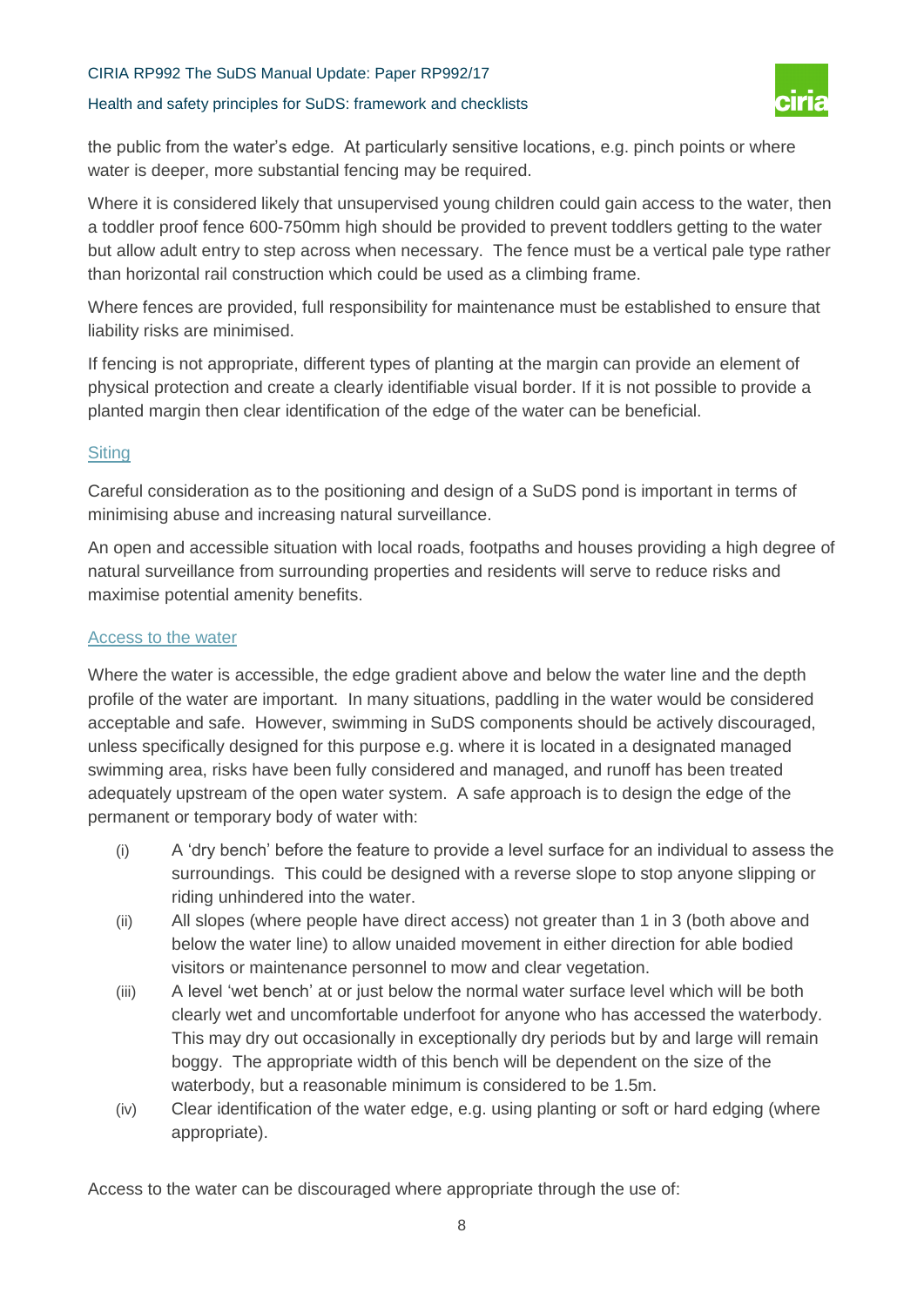#### Health and safety principles for SuDS: framework and checklists



- Shallow, muddy margins;
- Reeds and shrubs that do not obstruct visibility, but provide a safe deterrent and barrier to paddling and swimming.

### **It is important that barrier planting does not excessively obstruct visibility of the water from the surrounding area.**

An appropriate maintenance strategy for the bank edges of the waterbody should be established to ensure long-term public safety.

Consideration should be given to the structure's intended use, the local profile and the needs of residents in terms of lighting, disabled access, visibility of waterside edges, changes in levels, etc. as is appropriate for the location and the requirements of the Equality Act (2010), Disability Discrimination Act (1995) and associated duties.

#### Waterbody / flood exceedance storage or conveyance design

The siting of water features close to houses or other buildings where normal still water depths are greater than 600mm, or normal velocities are greater than 0.5m/s should be given careful consideration.

Where deeper and larger components are required, e.g. regional water features in recreational areas or parks, it is recommended that a level bench should be provided at a depth of 0.6m prior to descent to a maximum depth of 1.5m, at a maximum gradient of 1 in 2.5. It is considered that a reasonable minimum width is 1.5m. Where practicable, shallower gradients should be considered to suit the surface area of the pond.

Water velocities in SuDS should not be high if an efficient drainage scheme using source control in sub-catchments is provided. The maximum water velocity in an open feature should be low enough so that if anyone inadvertently enters the water's edge they can remain standing. The same principal should be applied to flood flows for events up to the 100 year return period (1%) annual probability of occurrence) or 200 year return period (0.5% annual probability of occurrence), where floodwater may be conveyed and stored in exceedance zones.

The following table is an interpretation of the guidance provided in DEFRA Report FD2321 'Flood Risks to People' (Defra, 2006) for SuDS application.

| Maximum velocity (m/s) | Depth (m) | Comments                                                     |
|------------------------|-----------|--------------------------------------------------------------|
| $0 - 0.4$              | < 1.5     | Level benches recommended:                                   |
|                        |           | • At or just below the water surface<br>• At a depth of 600m |
| $0.5 - 0.9$            | < 0.6     | Level bench recommended:                                     |
|                        |           | • At or just below the water surface                         |
| $1.0 - 2.0$            | < 0.3     |                                                              |

#### **Table 1 Recommended depths and velocities for SuDS and exceedance flow routes**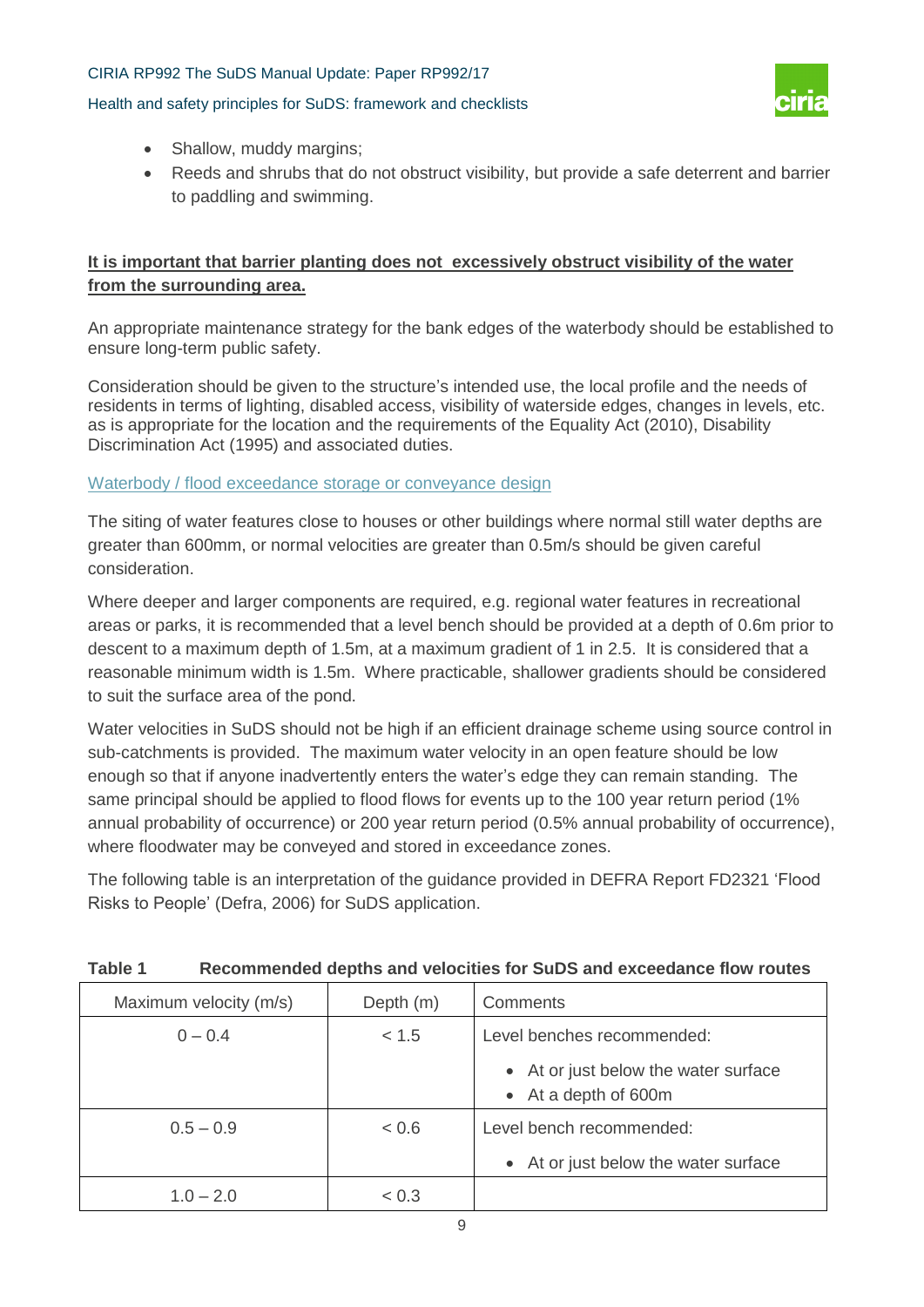# CIRIA RP992 The SuDS Manual Update: Paper RP992/17 Health and safety principles for SuDS: framework and checklists



Note this applies to accessible SuDS or the edges of regional ponds. Large regional ponds may have water depths greater than 1.5m.

Infants, small children and frail/elderly persons are considered unsafe in any flow without adult support. In cases where they are expected to be present without supervision, careful siting, design and fencing should be used to manage the risk appropriately.

Other adverse conditions that can affect the level of risk and should be taken into account are:

- Bottom conditions uneven, slippery, obstacles
- Flow conditions low temperature, poor visibility, unsteady flow and flow aeration which affects visibility of the bottom
- Strong wind
- Poor lighting.

If any of these adverse conditions are present and cannot be designed out, then lower water depths and velocities should be considered.

#### Life Saving Equipment

Life rings and other pieces of Public Rescue Equipment (PRE) have often been provided unnecessarily in the past. Thought should be given to the need for the type of PRE needed e.g. life ring, throw bags or other rescue devices, if the water conditions and location suggest that one is needed (should anyone enter the water). For PRE to be effective the person in the water needs to be noticed when in trouble, which is affected by the siting of a pond.

PRE is frequently abused and its presence can provide a false sense of security for those thinking of entering the water. Where they are provided they should be regularly inspected, maintained and immediately replaced if used or found missing.

#### **Signs**

In a public area signs may be the only way of educating users about health and safety risks or how to use the rainwater runoff play system or feature. This can support local water safety or safety awareness activities, e.g. school based or community water safety training.

Signs should be used to convey public education requirements. If deep water or other significant hazards exist (which are not recommended for SuDS design), the logical place for the display of safety signs is at principal access points to sites where the maximum number of visitors will view the information. Therefore signs should be put in places such as main entrances and visitors' car parks.

The following information should be included on the board (if appropriate):

- Site name
- Emergency instruction: "Dial 999 in an emergency"
- Main hazard and prohibition symbols and supplementary text
- Details of site supervision services and contact details
- Location and Postcode (needs to be understood by local emergency services)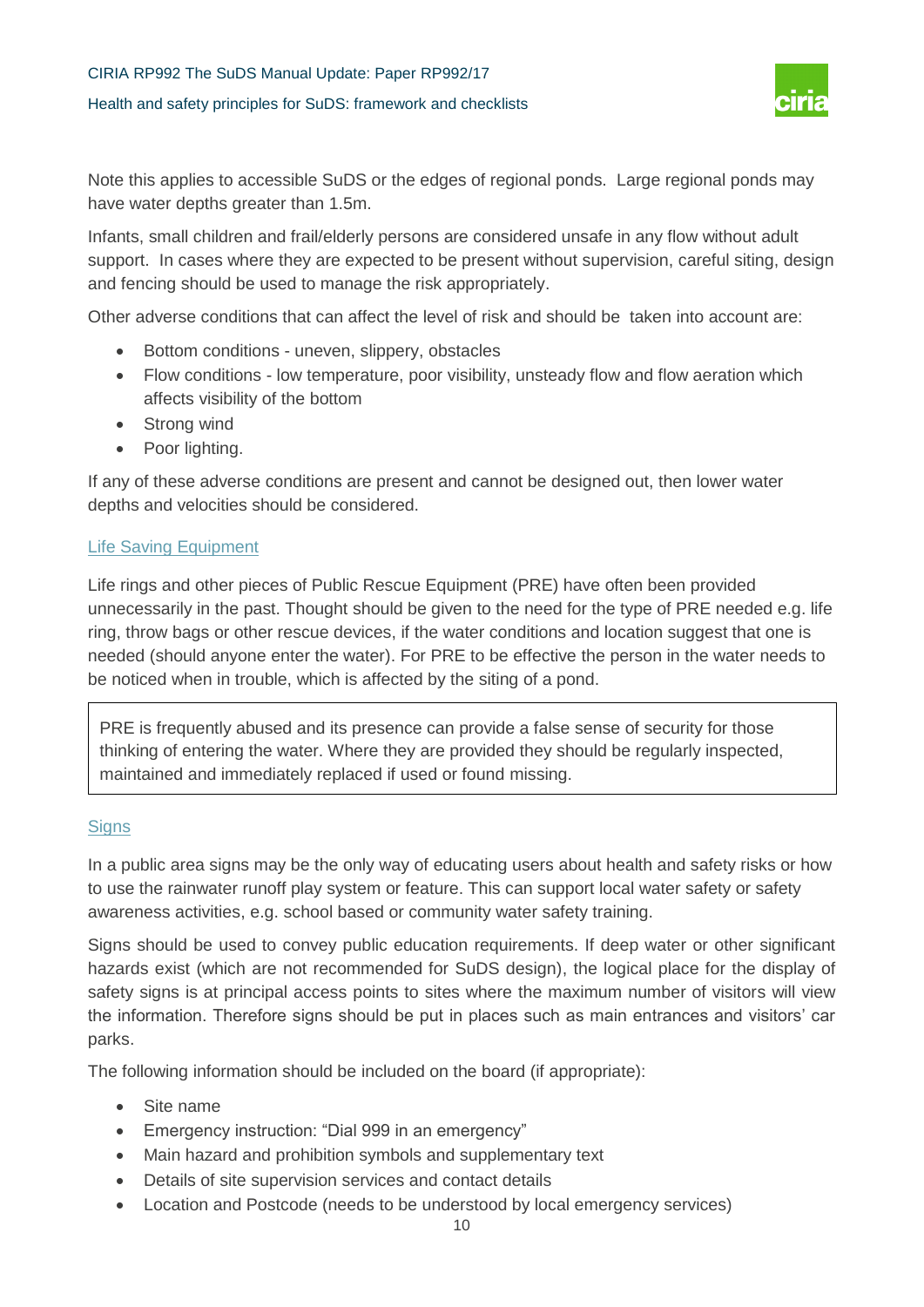#### Health and safety principles for SuDS: framework and checklists



- Site map showing, rescue equipment, first aid and supervisory help, telephones
- Organisational logos.

Signs and information are commonly provided with any PRE that is provided to form a 'safety point' or 'safety station'.

In addition to the information provided at principal access points, provision should be made to repeat the message along routes adjacent to the water's edge where specific higher risk situations exist. These are known as 'nag signs.'

These are repeat messages, small reinforcement messages of key hazard or prohibition messages given previously on the primary or secondary signs. They should relate directly to the hazard they are in close proximity to and be predominantly symbol-based messages with reinforcing text. They are normally located next to the hazard at places where visitors are most likely to access to water. These could be (for example):

- Pinch points on walkways/paths
- Jetties / platforms
- Locations where entry might be expected
- Viewing platforms
- Other key hazards determined on site

There will be many locations on site where nag signs can be placed. It is crucial, however, that only the key locations are signed; too many nag signs will have a detrimental effect on the overall message.

Where the system includes significant areas of open water, the site will require monitoring for ice formation, and appropriate temporary warning signs will be needed (RoSPA should be approached for advice in such scenarios).

### 5.3 Slips/Falls

Physical injuries, such as falls, slips, trips and entrapment, should be no more prevalent at SuDS components than at any other natural or amenity feature, provided that good design principles have been followed and that consideration has been given to the potentially increased likelihood of wet and slippery conditions.

Of the 407 reported cases of drowning in 2011, 87 resulted from walking/running next to water. The steepness of the bank, freeboard, condition of the pathways and additional hazards should all be given significant consideration to ensure a trip or stumble does not result in a fall into deep or fast flowing water. This includes consideration of the perception and abilities of the very young, very old and people with disabilities, as much as lighting and the expected site activities.

Accessible surfaces that convey runoff or through which runoff is designed to pass may be more vulnerable to a deterioration in structural integrity or build-up of algae that can cause the surface to become slippery, and potentially result in ice formation during winter months.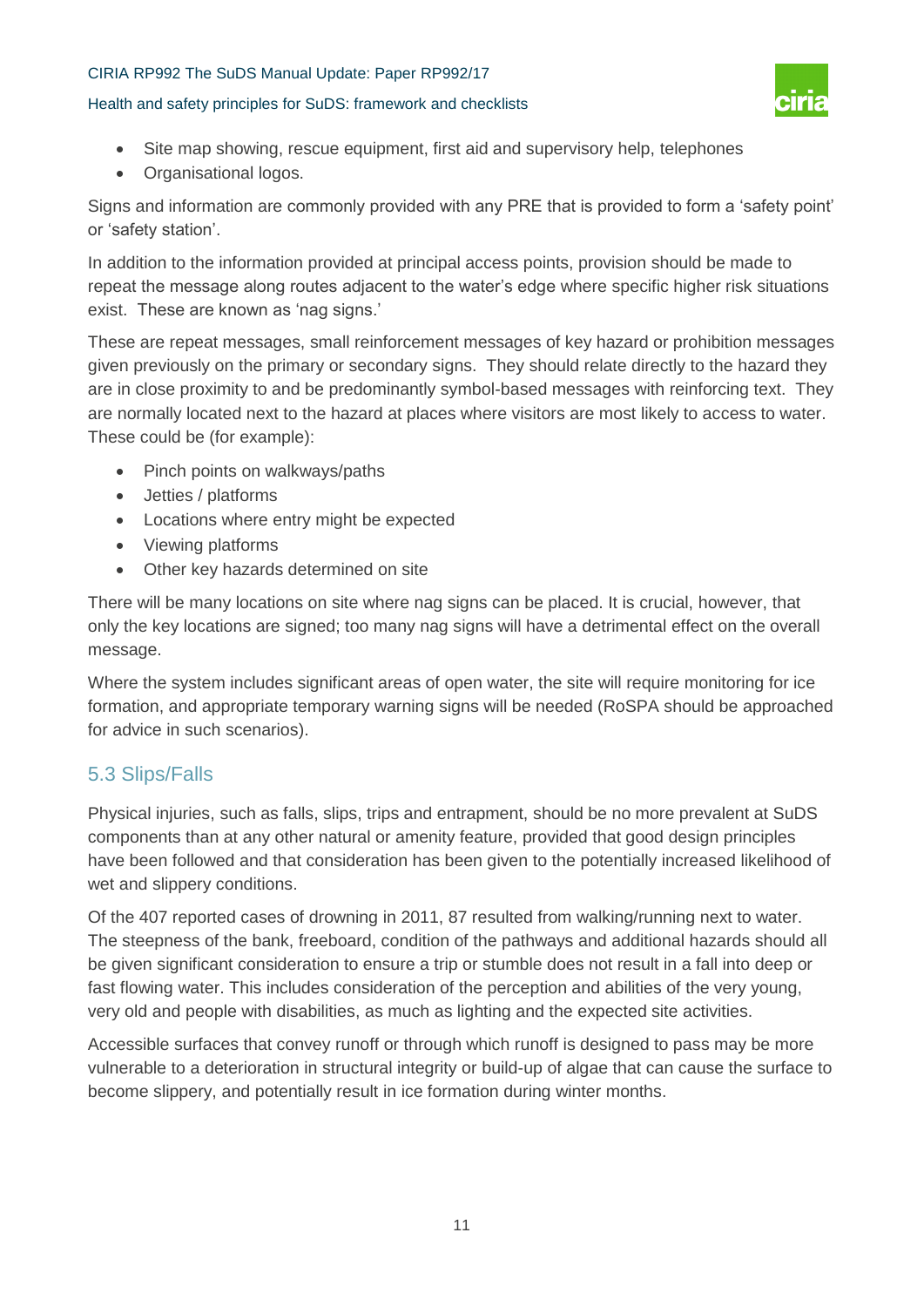# CIRIA RP992 The SuDS Manual Update: Paper RP992/17 Health and safety principles for SuDS: framework and checklists



### Risk Management Principles

#### **Structural Integrity**

All features should be structurally sound for use, taking into account the likelihood of vandalism or misuse, the durability of materials and the planned on-going maintenance regime.

Any structural surfaces designed for accessibility should be suitably slip resistant, particularly those where surface water flow can be expected. The risks associated with ice formation should also be considered and managed appropriately but the same considerations as for general water safety will apply, i.e. shallow water features are preferred.

#### Vertical drops/steep sided structures

Good SuDS design should avoid the need for high vertical drops or deep steep sided structures. In many cases, such hazards can be avoided by sensible profiling slopes of headwalls, and/or risks reduced by locating such structures away from open water. High headwalls should not be necessary in an efficient drainage design where flows are managed in sub-catchments.

If steep slopes and high vertical drops cannot be removed from the design then consideration should be given to how the risk is managed effectively and to access arrangements for maintenance (this is a CDM requirement). Vehicle movements should also be given careful consideration where SuDS are close to roadways.

#### Level changes

Unexpected changes in level, particularly if not immediately visible, should be avoided. Slopes should be gentle at 1 in 3 or less, where accessible, and other changes in level visible and expected.

#### Inlet/outlet/safety grilles

Safety grilles are only required on pipes greater of 350mm or greater diameter (WRc, 2012). An efficient SuDS design should not require large pipes in most cases. Where grilles are provided they should follow the guidance in Sewers for Adoption (WSA, 2012). Grilles at inlets should slope at an angle of 45° so that debris is likely to lodge against them.

### 5.4 Ill health from untreated/polluted water

Rainwater runoff in SuDS features is no different from the water that runs across roads and car parks and stands as puddles for lengthy periods after rainfall. Many existing water features in parks and public open spaces already take highway runoff. Indeed, with good SuDS design and effective source control, accessible SuDS components should contain 'treated' runoff, and therefore any pollution levels should be very low.

However, as with any natural water bodies, water in SuDS could potentially contain toxins that could potentially cause ill health, and there are management principles that should be followed to minimise potential risks.

Blue green algae, leptospirosis, cryptosporidium and E. coli are some examples of possible toxins. However, as with pollutants, the risks associated with the presence of these in SuDS components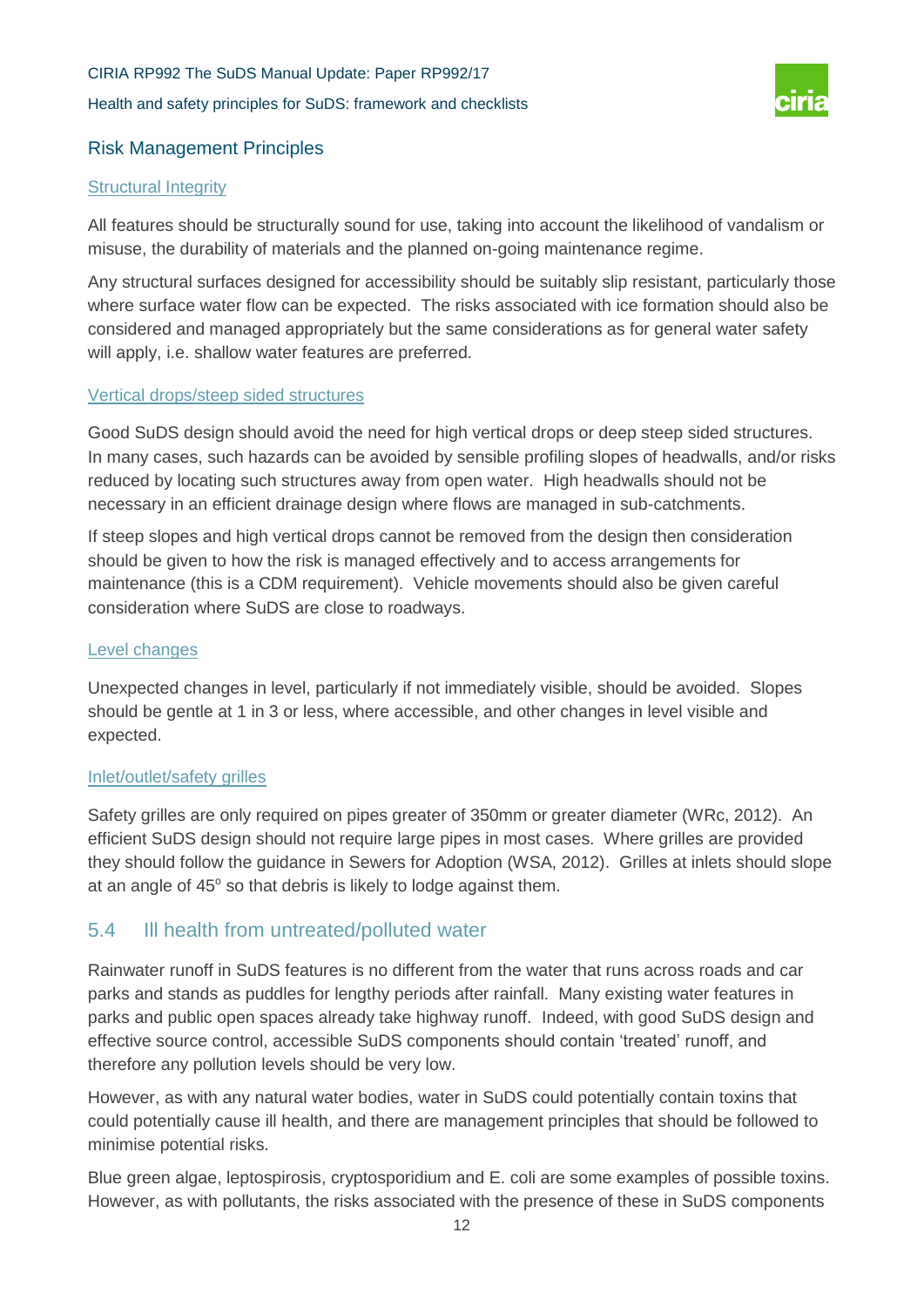#### Health and safety principles for SuDS: framework and checklists



should be, at worst, no greater than in, for example, recreational ponds in parks and should be lower in a well-designed SuDS management train that removes pollution at source. Robust routine inspection, operation and maintenance practices should deal with the low risks associated with these hazards.

#### Weil's disease and blue-green algae

Weil's disease is a form of bacterial infection also known as Leptospirosis that is carried by animals, most commonly in rats and cattle. It can be caught by humans through contact with rat or cattle urine, most commonly occurring through contaminated fresh water including ponds, lakes, rivers, canals, etc. Infection of humans usually occurs where open wounds are immersed in contaminated water.

Employees that work near water should be provided with a workers' card that can be presented to their doctor if symptoms appear. This means they can be diagnosed and treated quickly, reducing the severity of infection.

Blue-green algae tends to occur in warm water bodies with high nutrient content. 'Stagnant' water is polluted water with a high nutrient content.

Water in SuDS should not be stagnant but low nutrient and relatively clean. Nutrient removal upstream of pond systems should be considered by the design.

#### Disease-carrying and/or nuisance insects

There are a number of nuisance insects that use temporary water to lay eggs with the characteristic 'comma' shaped larvae changing into adults in 2-3 weeks in summer. Mosquitos are one of these insects, but the high risk diseases that they are known to carry (e.g. Malaria, West Nile Virus) are not found in the UK and mosquitos here are not currently implicated in the transmission of any diseases. Mosquitos are a natural part of the ecosystem and many species such as bats, birds, other invertebrates and amphibians, plus dragon fly nymphs predate on them. The most likely habitat for mosquitoes will be features like water butts, which should therefore be covered at all times, blocked roof drainage gullies or other small stagnant water-containing features occurring in or around the garden.

There are measures that can reduce the nuisance of breeding insects. Their larvae are often predated by other living things within a balanced pond habitat and this should be the objective of any permanent or temporary waterbody design. .

#### Gastro-intestinal disorders resulting from touching (and subsequent accidental ingestion) of roofharvested rainwater

Theoretically, such disorders could result from children playing with rainwater harvesting from roofs where the roof is contaminated by bird and/or animal faeces. However, a literature review (see bibliography) of potential health risks from roof harvested rainwater suggests that the hazard is likely to be very low.

#### In summary:

 Faecal contamination indicators for roof runoff have been found to be insignificant or very low;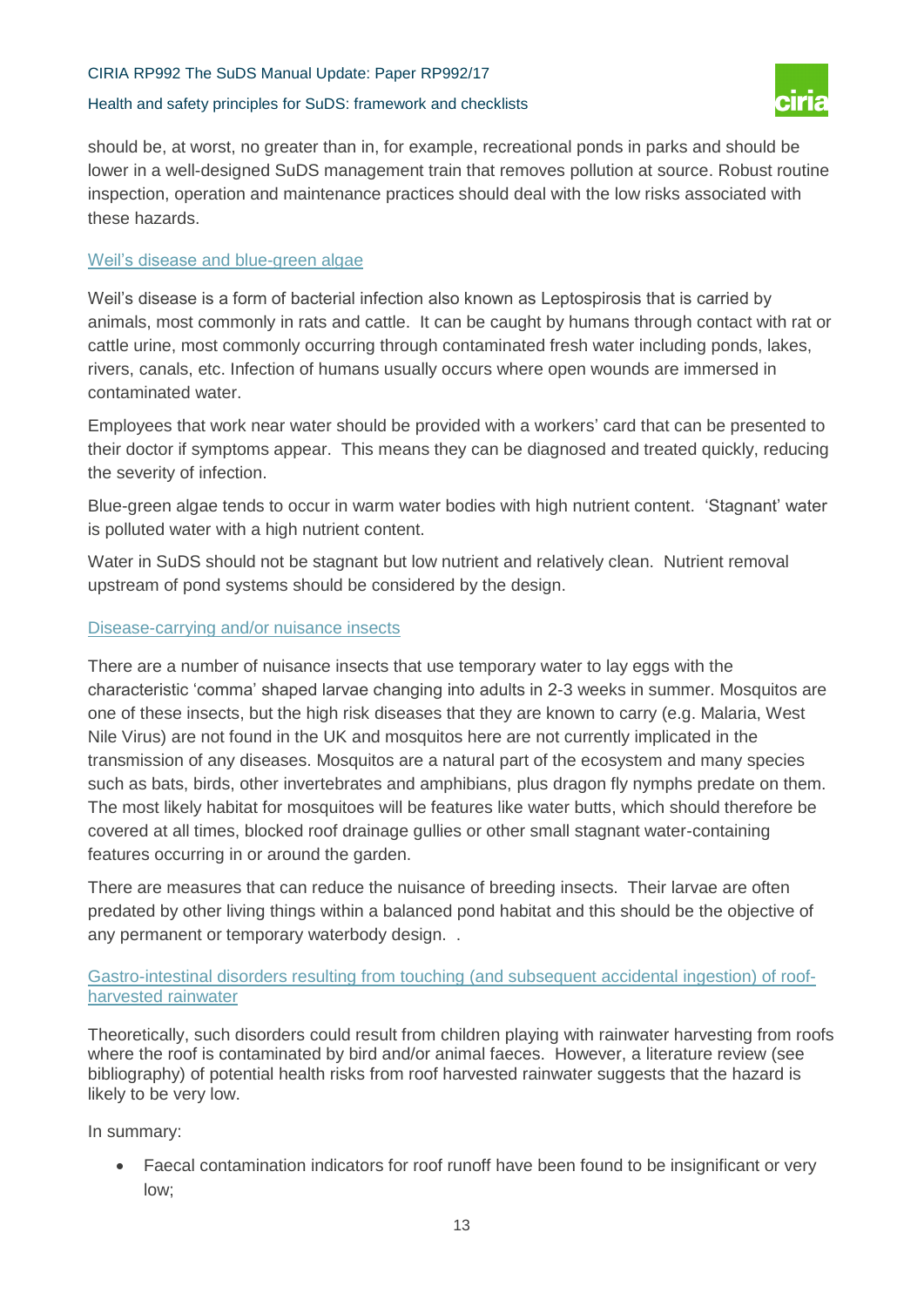#### Health and safety principles for SuDS: framework and checklists



- Faecal coliform counts from roofs have been found to be significantly lower than for streets and driveways;
- The risk associated with the use of harvested runoff for showering and/or hosing gardens has been gauged to be well below acceptable levels (and therefore even lower for SuDS where the pathogens are not aerosolised);
- The health risk associated with direct ingestion of a harvested supply as a result of crossconnections associated with a rainwater harvesting system has been gauged to be lower than the risk of being struck by lightning.

#### Risk Management Principles

#### Safe working practices

The risk of contaminated, stagnant water occurring in well-designed SuDS components/schemes is very low, and the subsequent risk of a resultant adverse health issue then occurring is even lower. Those most likely to be at risk will be maintenance staff, and safe systems of work should be observed to mitigate any remaining risk. Checking for open cuts and use of nitrile gloves, waterproof plasters, or other skin coverings should be considered wherever working in or near any open water body, including SuDS.

For maintenance operatives, employers have a duty to employees to inform them about the risks of their work environment and to decrease the risk as far as is reasonably practicable. This includes personal protective equipment (PPE) provision and policy implementation based on risk assessment. Employees that work near water should be provided with a workers' card that can be presented to their doctor if symptoms that relate to waterbody exposure appear. This means they can be diagnosed and treated quickly, reducing the severity of infection.

#### Litter management

A robust litter management strategy should be implemented for all sites, as part of good landscape maintenance practice, through the provision of regular litter bins and routine site litter picks. This will reduce the risks of rats frequenting the area looking for food. The importance of litter removal and the potential risks associated with waterbourne diseases should be addressed as part of public education material.

#### Water quality management

Where water bodies are accessible amenity features, the upstream SuDS management train should have removed the majority of contaminants, delivering a relatively clean flow of fresh water to the pond or wetland feature.

Where rainwater is captured in amenity 'play' features, this water is likely to contain contaminants and therefore drinking by children should be actively discouraged. Roof water is, however, relatively clean and contact should not normally be a problem, although it is recommended that measures are taken to discourage the use of large roofs by large colonies of flocking birds or rodents where the runoff is to be harvested for use. If the design of the SuDS uses the conveyance or storage of rainwater to provide further intermittent play opportunities for slightly longer periods of time after it has rained, the water must be cleansed at least once if it is not roof water using SUDS cleansing measures such as gravel filters or vegetation filters. If runoff is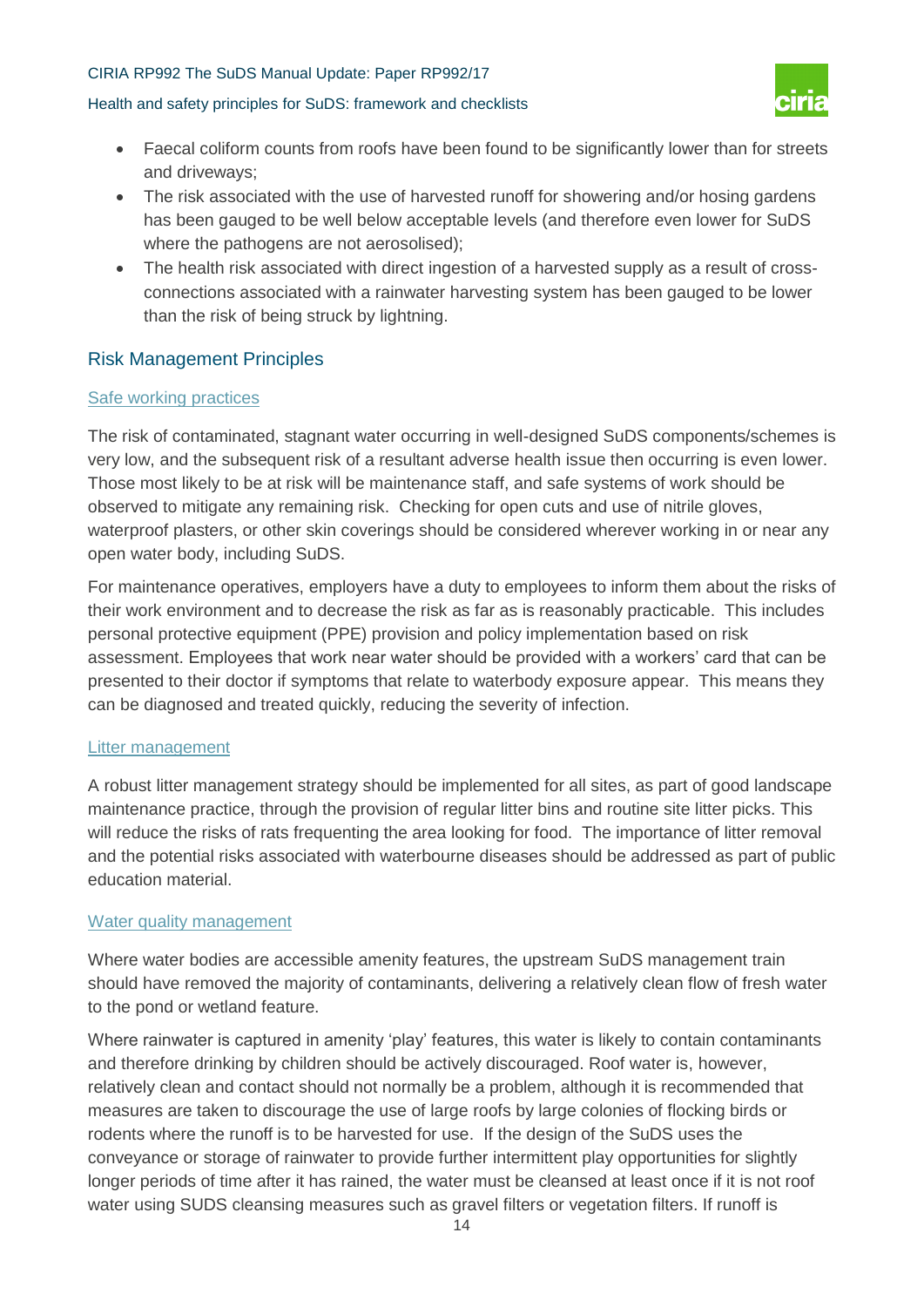#### Health and safety principles for SuDS: framework and checklists



captured from busy roads, it must go through at least two cleaning stages before it is suitable for play.

#### Rainwater harvesting system design

Rainwater harvesting systems should be designed to BS 8515 (BSI 2009) so that the collection and storage facility is fit for purpose and includes all appropriate features to guard against undue risk. Any mains water supply which may be installed, for example to ensure continuity of supply in dry spells, must be configured with backflow protection in accordance with the Water Supply (Water Fittings) Regulations 1999. The stored water is certain to contain some foreign material from the catchment surfaces and this could include guano, plant and animal remains; legionella has also been identified in harvested rainwater. Any assessment required under the CDM Regulations 2007 should be conducted so that it is also suitable to cover the requirements of the Control of Substances Hazardous to Health Regulations 2002. This should include a suitable and sufficient assessment of the risks constituted by any potentially pathogenic microbes in the context of the installation, its mode of operation and the proposed use of the water.

### 5.5 Aircraft safety

Arrangements for airport safeguarding are explained in ODPM Circular 1/2003 which includes the text of the Town and Country Planning (Safeguarded Aerodromes, Technical Sites and Military Explosives Storage Areas) Direction 2002 (ODPM, 2003). Consultation is required within a 13 km zone around an aerodrome where a proposed development is likely to attract birds. Note the term aerodrome is defined in the Civil Aviation Act 1982 and essentially an area of land or water set aside for aircraft to land or take off. Airport is defined in the Airports Act 1986 and is the aerodrome plus all the buildings and facilities.

Generally decisions concerning local land use and planning issues, including cases where local aerodromes may be affected, are the responsibility of the local planning authorities. The Civil Aviation Authority (CAA) is not routinely a statutory consultee for planning applications. The CAA does have a role in providing relevant aviation safety advice upon request.

In all cases, aerodrome safeguarding responsibility rests with the aerodrome licence holder/operator (not the CAA). Therefore, any local planning authority enquiry concerning a specific development that might have aerodrome safeguarding implications should be forwarded directly to the relevant aerodrome licence holder/operator.

The CAA has identified SuDS features, in particular ponds, wetlands and green roofs, as a potential hazard to aircraft. Although the main concern is wildfowl including flocks of ducks, geese and swans, there is also concern about other flocking species such as rooks, starlings and gulls. Further advice is provided in Safeguarding of Aerodromes, Advice Note 6 published by the Airport Operators Association (2006).

The risk to aircraft can be mitigated by good ecological design including:

- Long grass rather than short grass preferred by geese
- Small pools and ponds with edges accessible by predators such as foxes
- Planting design to reduce the risk of roosting by birds in large numbers.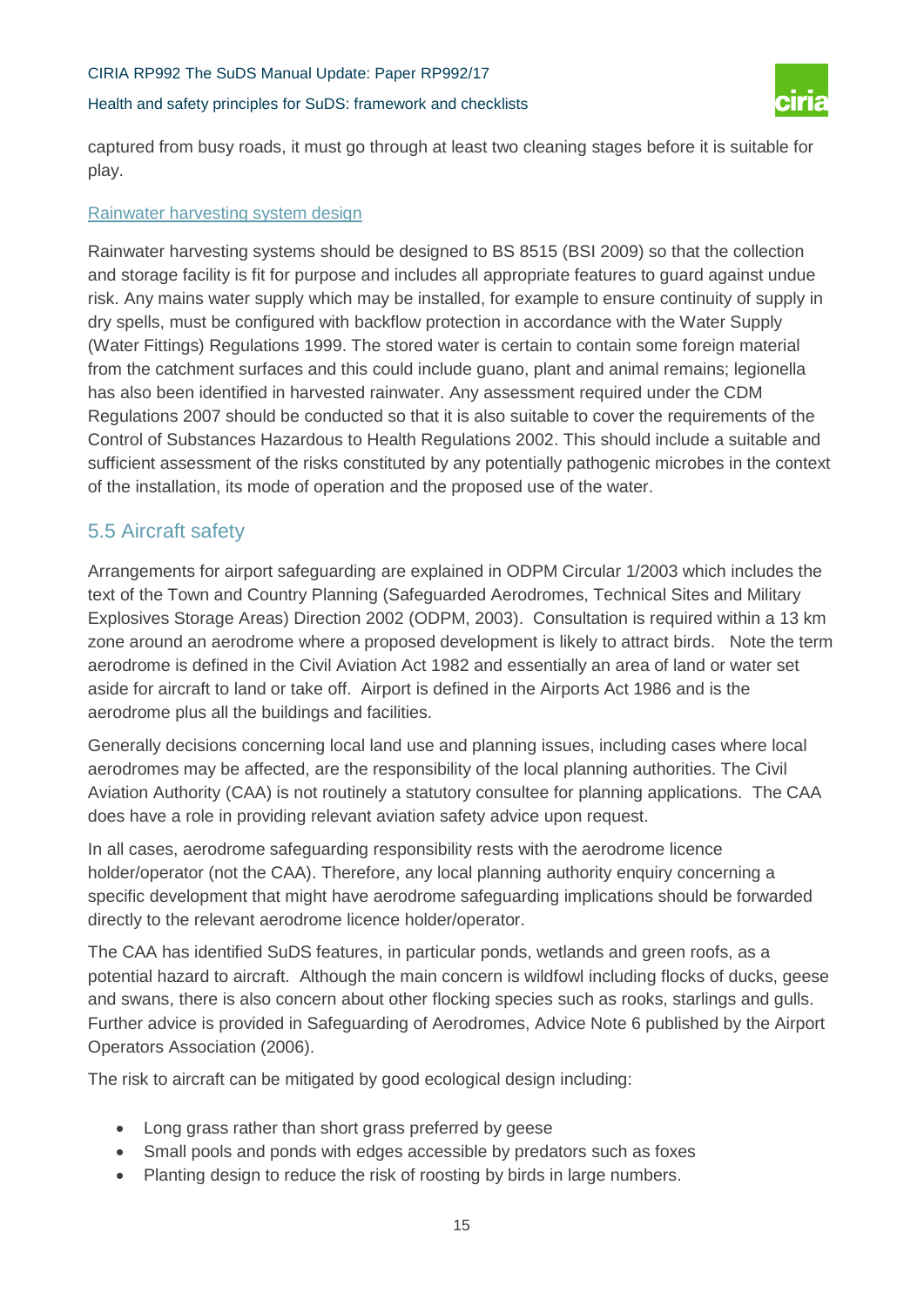Health and safety principles for SuDS: framework and checklists



The use of certain SuDS features near to aerodromes will also depend on the site specific circumstances such as location relative to the aerodrome and location of other features in the area that are attractive to birds.

This is a complex subject and specialists in bird strike prevention and safeguarding aerodromes should be consulted. **Smaller open features such as rills, small canals (channels), small swales and small shallow ponds are not likely to attract birds any more than a garden pond or lawn.**

# 6. Health and safety risk assessment requirements

### 6.1 Background

Good SuDS design and risk management processes during design (following the guidance and criteria set out earlier in this note) should deliver drainage systems that are safe. The requirements of the CDM hierarchy should be adopted i.e. Identify and eliminate hazards, reduce likely risks from hazards where elimination is not possible, provide information on significant risks that remain, co-ordinate work carried out by different parties in order to improve the way in which risks are managed and controlled.. Co-operation between parties and co-ordination of the work are key to successful management of construction health and safety. (Health and Safety Executive 2007).

There will, however, remain a need for designers of drainage systems to check (and also demonstrate and record) that health and safety risks have been considered and suitably mitigated by the design. Those bodies approving and adopting SuDS will also require a health and safety check so that the long-term safety of the local community, those visiting the site, and operation and maintenance operatives are not compromised. Such records are essential to minimise the risk of being held liable for any future health and safety incident that occurred on a site.

The following section sets out a proposed approach to consistent health and safety risk assessment for SuDS in line with the principles set out in BS EN 31010 (BSI 2010). The guidance and principles set out in Section 6 should be referred to when assessing the level of risk for any particular item. Legislation relevant to health and safety risk management for SuDS is summarised in Appendix A, for context and ease of reference. This Appendix provides guidance regarding the potential level of owner liability that might be posed by surface water management schemes.

### 6.2 Risk assessment

There is a need to be able to determine the following issues with respect to risk at any particular drainage site:

- Which site/system characteristics potentially represent hazards?
- When might these hazards represent a 'risk' (either independently or together)?
- To what extent might the local/visiting population be vulnerable to the hazard?
- What is the likelihood of a 'consequence' occurring?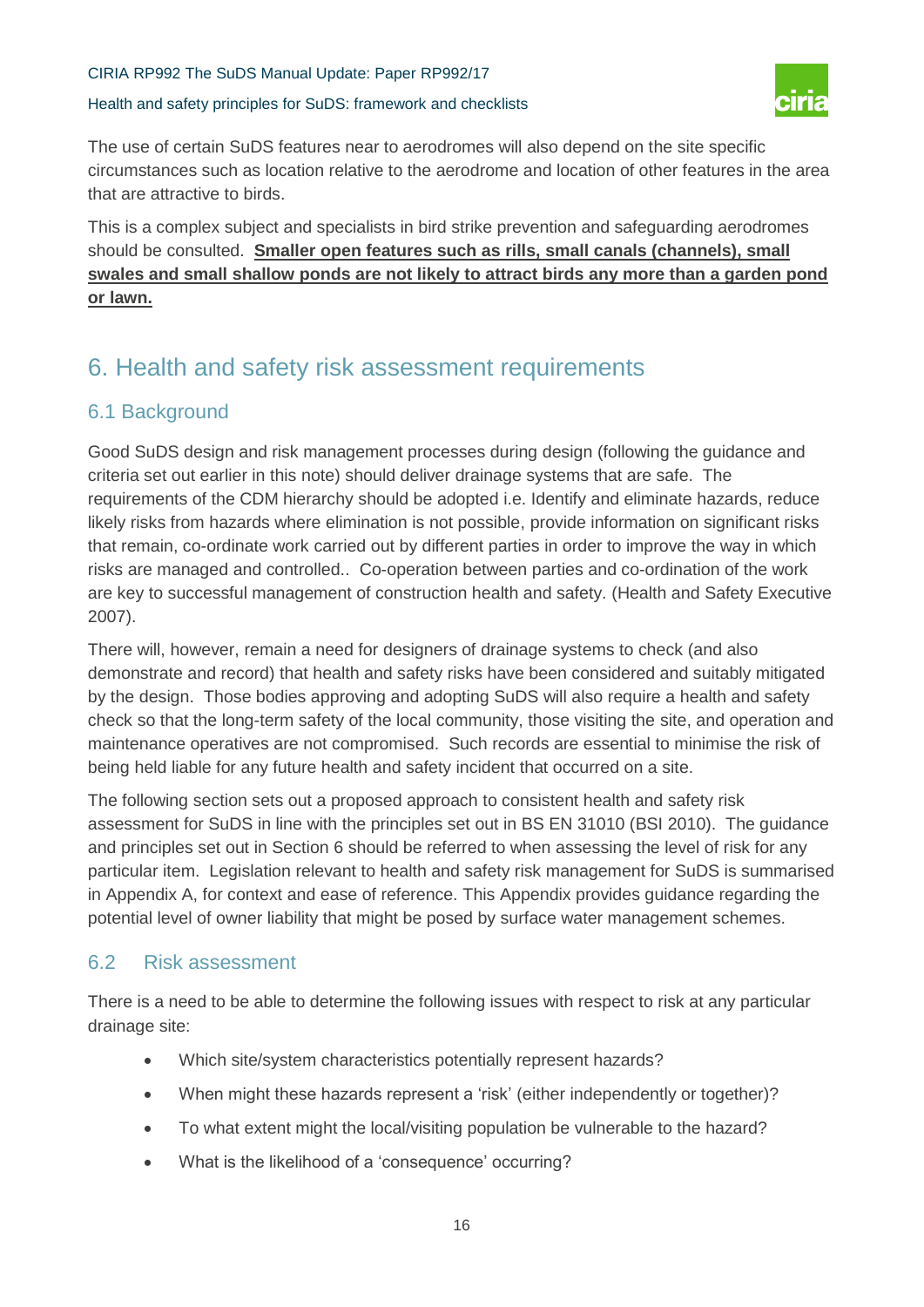#### Health and safety principles for SuDS: framework and checklists



- At what level is the risk and how acceptable is it, taking the local cultural context into account?
- Would mitigation of the risk reduce the societal benefit derived from the feature?
- Are the risks small enough to be acceptable?

Risk assessment involves systematically identifying hazards (i.e. anything that has the potential to cause harm), the evaluation of the risks related to those hazards, and the establishment of control measures in order to reduce the risk to as low as is necessary/appropriate.

Risk benefit assessment starts with (a) identify the benefits (e.g. visual amenity, recreational, biodiversity or use of pond for educational purposes), (b) consider the potential risks; (c) review the possible responses to these risks before concluding on a judgement on measures. All elements should be fully recorded in order to provide an audit trail (Gill, 2010).

The following process and checklist are based on principles that are widely used in other risk assessment fields, including CDM risk assessments (see Appendix A).

A risk assessment process is shown below in Figure 3.



**Figure 3 Contribution of risk assessment to the risk management process (ISO 31010: 2010)**

A risk assessment should be carried out as part of the design of SuDS. It should be evaluated by the drainage approving body, re-visited at construction inspection and adoption approval stages, and monitored and reviewed as part of the site maintenance procedures.

Risk is a combination of the likelihood of something occurring and the consequences if it does occur. A common method of assessing risk in many other fields is to use a risk matrix such as the one provided in Table 2. The greater the consequences the lower the probability of occurrence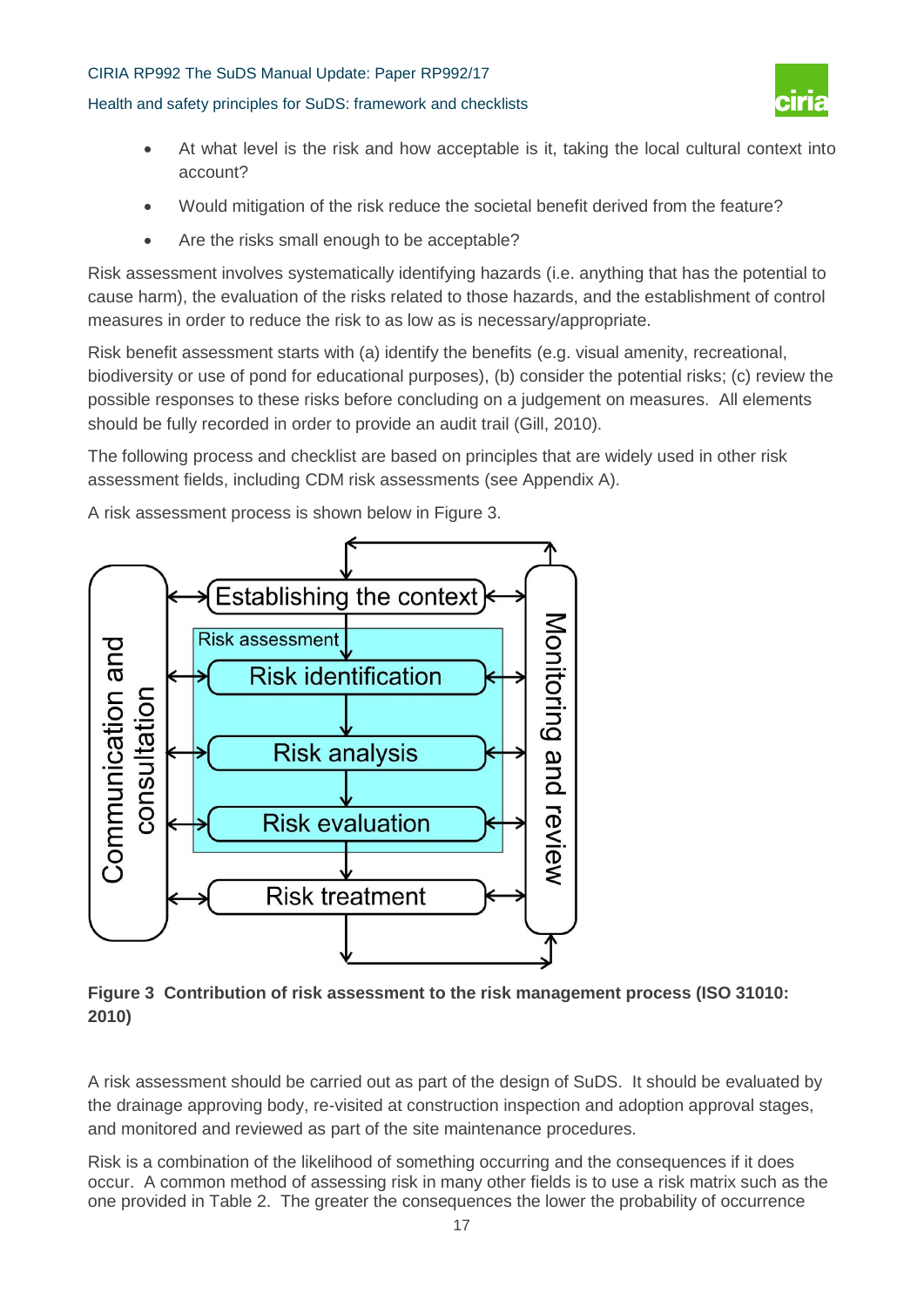Health and safety principles for SuDS: framework and checklists



has to be for the risk to be acceptable. For example, the designer needs to remember that the drowning of children is a rare and socially unacceptable event, when deciding on suitable controls.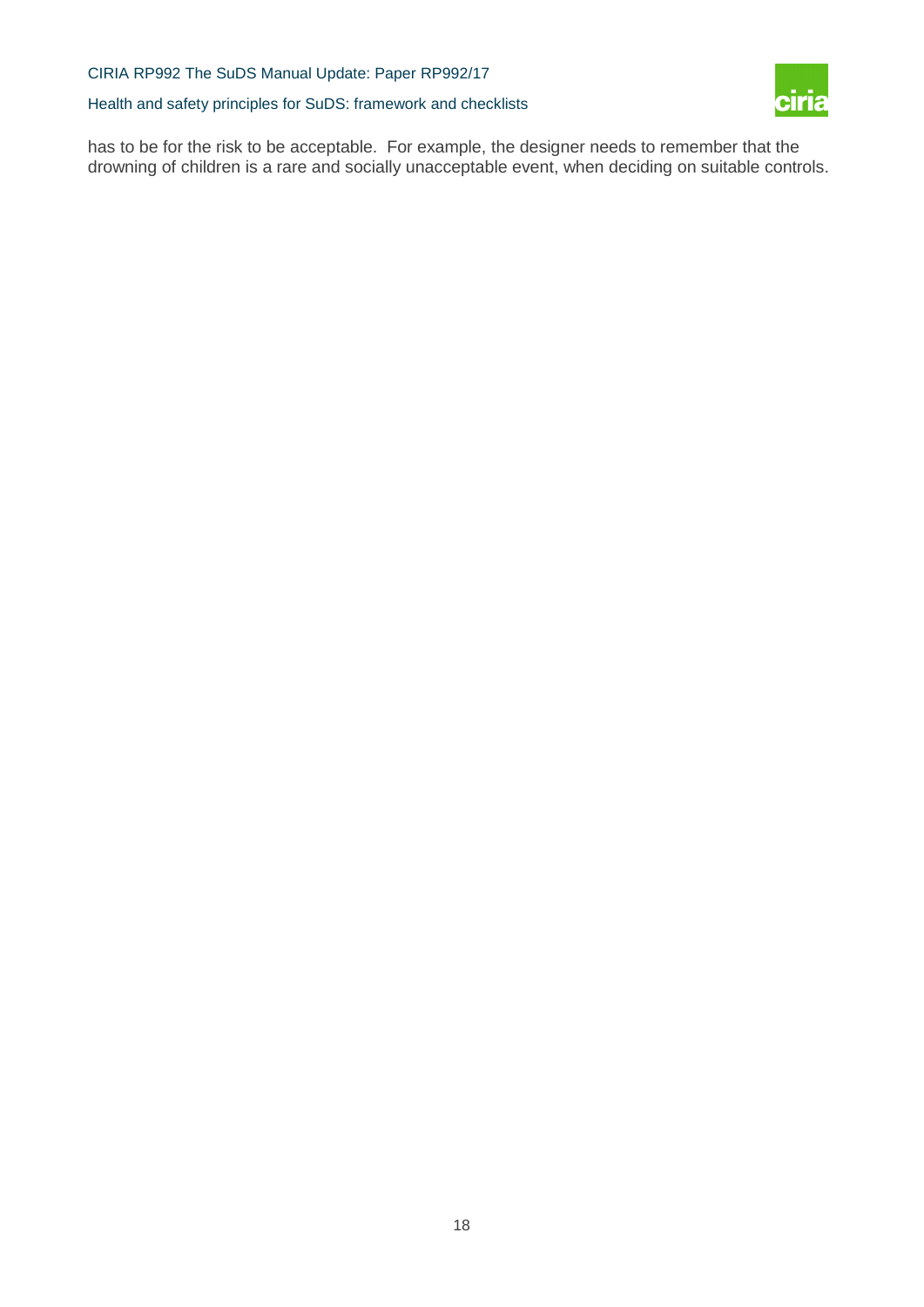

# 7. SuDS Risk Assessment Matrix

#### **Table 2 Risk Matrix**

|                                               |                                                                                                                 | <b>Consequence</b>             |                                      |                                                                         |                                                                        |                                                                       |  |  |
|-----------------------------------------------|-----------------------------------------------------------------------------------------------------------------|--------------------------------|--------------------------------------|-------------------------------------------------------------------------|------------------------------------------------------------------------|-----------------------------------------------------------------------|--|--|
|                                               |                                                                                                                 | Insignificant                  | <b>Minor</b>                         | <b>Moderate</b>                                                         | <b>Major</b>                                                           | <b>Extreme</b>                                                        |  |  |
|                                               | Likelihood                                                                                                      | No injury or<br>health effects | Minor injury<br>or health<br>effects | Injury but not<br>life<br>threatening.<br>Some ill<br>health<br>effects | Serious<br>injury.<br>Dangerous<br>near miss.<br>Serious ill<br>health | Serious injury or<br>death.<br>Serious life<br>threatening<br>disease |  |  |
| <b>Almost</b><br><b>Certain</b><br>(frequent) | Is expected to<br>occur/recur<br>frequently or<br>within a short<br>period of time<br>(most weeks or<br>months) | M                              | $\overline{\mathsf{M}}$              | н                                                                       | E                                                                      | E                                                                     |  |  |
| <b>Likely</b><br>(probable)                   | Will probably<br>occur/recur in<br>most<br>circumstances<br>(several times a<br>year)                           |                                | M                                    | н                                                                       | Н                                                                      | E                                                                     |  |  |
| <b>Possible</b><br>(occasional)               | Possibly will<br>occur/recur<br>occasionally<br>(once every few<br>years)                                       |                                | M                                    | M                                                                       | н                                                                      | н                                                                     |  |  |
| <b>Unlikely</b><br>(uncommon)                 | Uncommon;<br>might<br>occur/recur at<br>some time in the<br>future                                              |                                |                                      | M                                                                       | M                                                                      | н                                                                     |  |  |
| Rare (remote)                                 | Unlikely to<br>occur/recur; may<br>only happen in<br>exceptional<br>circumstances                               |                                |                                      |                                                                         |                                                                        | M                                                                     |  |  |

### **Table 3 Risk Rating**

| <b>Risk</b>                | <b>Action</b>                                                                                                                                       |  |  |  |  |  |  |
|----------------------------|-----------------------------------------------------------------------------------------------------------------------------------------------------|--|--|--|--|--|--|
| <b>Extreme Risk</b><br>(E) | Design stage - Not acceptable – design must be changed<br>Management stage - Immediate attention and response needed to reduce the level<br>of risk |  |  |  |  |  |  |
| <b>High Risk</b>           | Design stage - Not acceptable – design must be changed                                                                                              |  |  |  |  |  |  |
| (H)                        | Management stage - Attention and response needed to reduce the level of risk                                                                        |  |  |  |  |  |  |
| <b>Medium Risk</b><br>(M)  | Design stage – Review if it is practical and reasonable to change design to reduce<br>level of risk                                                 |  |  |  |  |  |  |
|                            | Management stage – Review options to see if there are practical and reasonable<br>options to reduce risk                                            |  |  |  |  |  |  |
| Low Risk                   | Design stage - Acceptable – no changes required                                                                                                     |  |  |  |  |  |  |
| (L)                        | Management stage - No response needed to reduce the level of risk, continue to<br>review on regular basis                                           |  |  |  |  |  |  |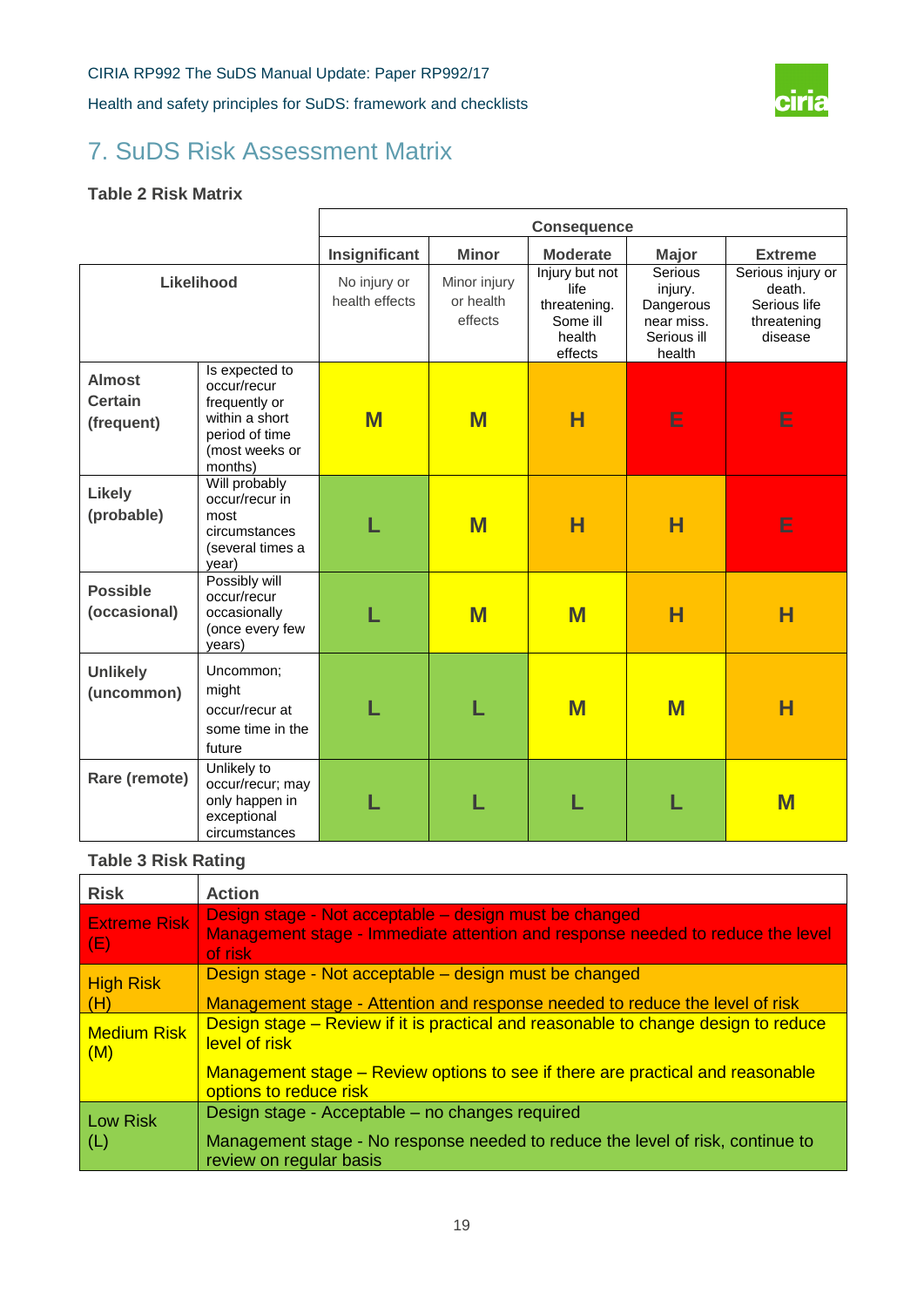

# 8. SuDS Risk Assessment Checklist

| <b>SITE/SYSTEM OVERVIEW</b>                                                                                                                     |                            |
|-------------------------------------------------------------------------------------------------------------------------------------------------|----------------------------|
| Site ID                                                                                                                                         |                            |
| Asset ID                                                                                                                                        |                            |
| Location                                                                                                                                        |                            |
| SuDS Component                                                                                                                                  |                            |
| <b>Assessment Date</b>                                                                                                                          |                            |
| Date of next assessment                                                                                                                         |                            |
| <b>1. ESTABLISH CONTEXT</b>                                                                                                                     |                            |
| General description of component and its operation                                                                                              |                            |
| 2. IDENTIFY POTENTIAL HAZARDS                                                                                                                   | Are hazards present? (Y/N) |
| Drowninalling through ice in winter                                                                                                             | If YES complete Section 3  |
| Slips, trips and falls                                                                                                                          | If YES complete Section 4  |
| Entry into pipes/confined spaces (note this is for<br>inadvertent public access. Follow relevant legislation<br>and guidance for worker access) | If YES complete Section 5  |
| Water quality - health risk                                                                                                                     | If YES complete Section 6  |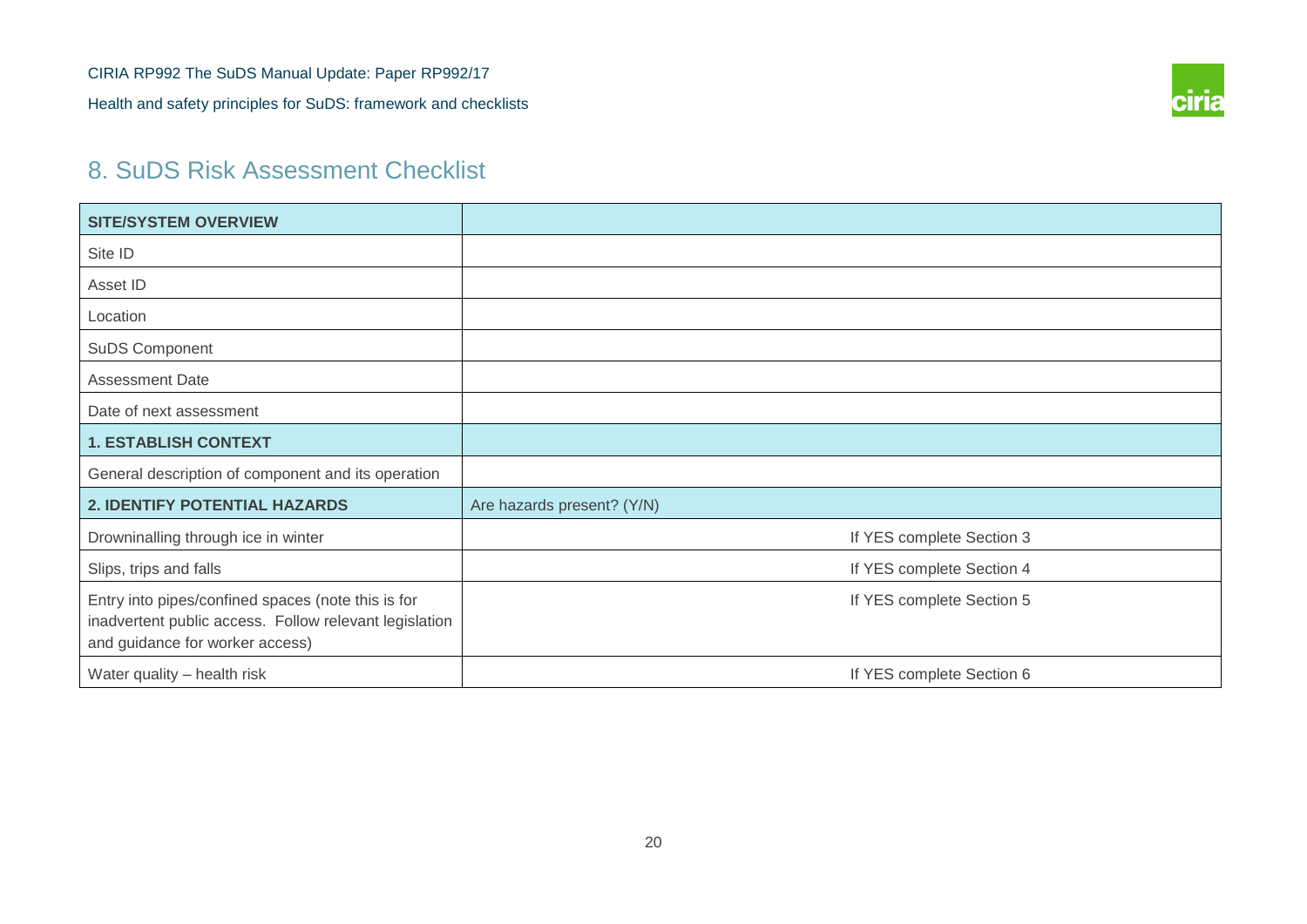

| 3. DROWNING OR FALLING THROUGH ICE IN WINTER                                                                                                                                            |                                                                                                                                                                   |                                                                                                                                                                      |
|-----------------------------------------------------------------------------------------------------------------------------------------------------------------------------------------|-------------------------------------------------------------------------------------------------------------------------------------------------------------------|----------------------------------------------------------------------------------------------------------------------------------------------------------------------|
| Consider factors that might affect:<br>(a) the likelihood of people entering the water/accessing the ice<br>(b) the potential consequence of entering the water/accessing the ice       | Summary of influence of factor on likelihood<br>of entry/access, including justification<br>(Consider for children < 5 years, children $\geq 5$<br>years, adults) | Summary of influence of factor on<br>consequence of entry/access, including<br>justification<br>(Consider for children < 5 years, children $\ge$<br>5 years, adults) |
| <b>ENVIRONMENTAL FACTORS</b>                                                                                                                                                            |                                                                                                                                                                   |                                                                                                                                                                      |
| 1. Proximity to populated areas: schools, inns, retail/tourism, picnic<br>areas, play areas, car park, roads, especially attractive features<br>likely to be visited                    |                                                                                                                                                                   |                                                                                                                                                                      |
| 2. Features allowing/encouraging access (e.g. paths)                                                                                                                                    |                                                                                                                                                                   |                                                                                                                                                                      |
| 3. Physical accessibility of proposed drainage feature: consider<br>intended use and inadvertent access (including of small children)                                                   |                                                                                                                                                                   |                                                                                                                                                                      |
| 4. Visibility and natural surveillance of proposed drainage features                                                                                                                    |                                                                                                                                                                   |                                                                                                                                                                      |
| <b>BEHAVIOURAL FACTORS</b>                                                                                                                                                              |                                                                                                                                                                   |                                                                                                                                                                      |
| 1. Category and volume of expected users: swimmers; anglers;<br>walkers; drivers; specialist water users; general public; dog<br>walkers, teenagers; accompanied/unaccompanied children |                                                                                                                                                                   |                                                                                                                                                                      |
| 2. Nature of Development (housing, commercial, industrial, etc.)                                                                                                                        |                                                                                                                                                                   |                                                                                                                                                                      |
| 3. Any known existing risks (e.g. records of accidents) posed by<br>water/drainage features at or close to the site?                                                                    |                                                                                                                                                                   |                                                                                                                                                                      |
| <b>DESIGN FACTORS - WATER'S EDGE</b>                                                                                                                                                    |                                                                                                                                                                   |                                                                                                                                                                      |
| 1. Type and nature of water-edge planting                                                                                                                                               |                                                                                                                                                                   |                                                                                                                                                                      |
| 2. Definition of water edge and nature of ground (e.g. soft/hard)                                                                                                                       |                                                                                                                                                                   |                                                                                                                                                                      |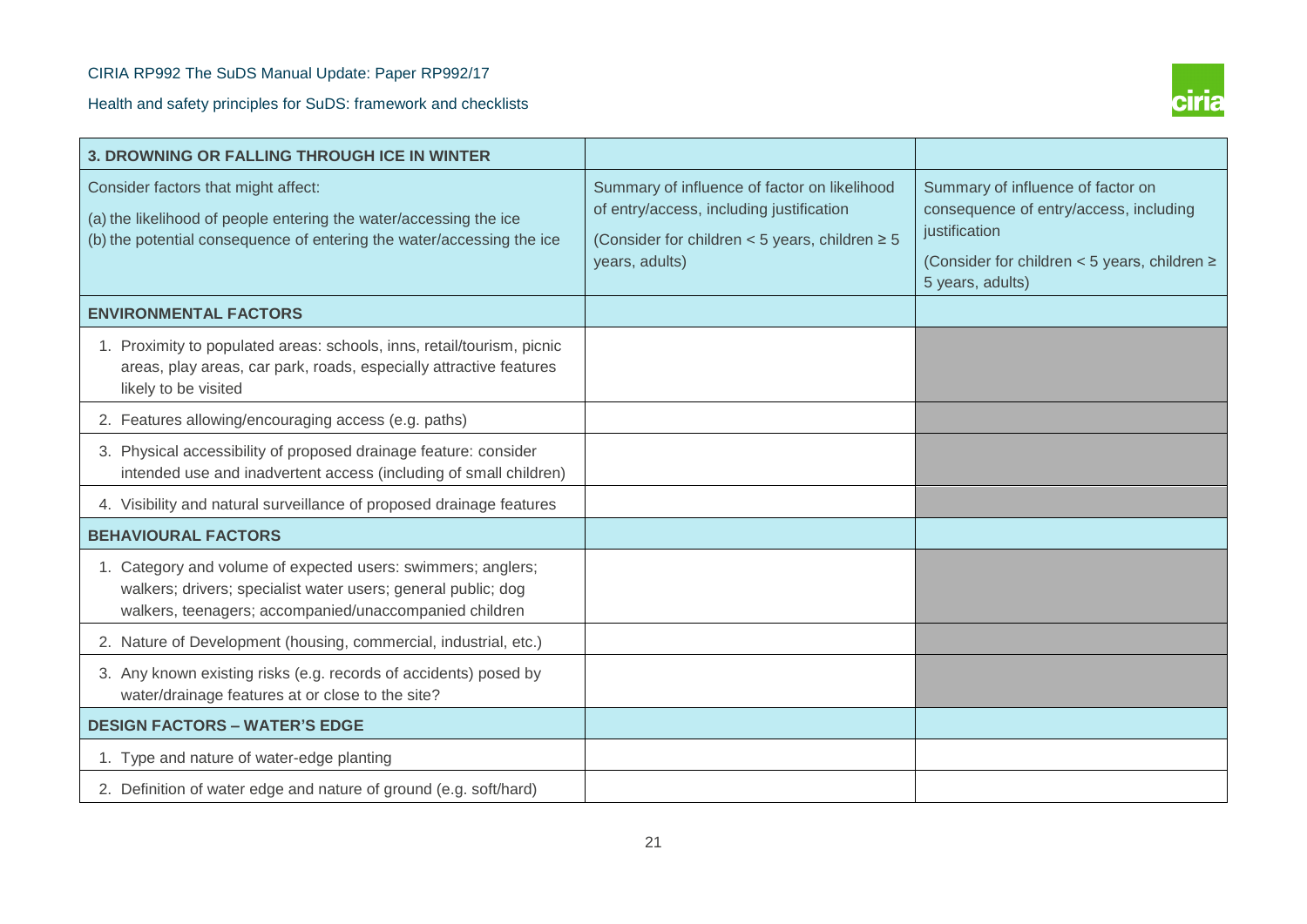

| <b>3. DROWNING OR FALLING THROUGH ICE IN WINTER</b>                                                                                                                               |                                                                                                                                                                   |                                                                                                                                                                       |
|-----------------------------------------------------------------------------------------------------------------------------------------------------------------------------------|-------------------------------------------------------------------------------------------------------------------------------------------------------------------|-----------------------------------------------------------------------------------------------------------------------------------------------------------------------|
| Consider factors that might affect:<br>(a) the likelihood of people entering the water/accessing the ice<br>(b) the potential consequence of entering the water/accessing the ice | Summary of influence of factor on likelihood<br>of entry/access, including justification<br>(Consider for children < 5 years, children $\geq 5$<br>years, adults) | Summary of influence of factor on<br>consequence of entry/access, including<br>justification<br>(Consider for children < 5 years, children $\geq$<br>5 years, adults) |
| 3. Natural obstacles, barriers/fencing                                                                                                                                            |                                                                                                                                                                   |                                                                                                                                                                       |
| 4. Height of edge above water                                                                                                                                                     |                                                                                                                                                                   |                                                                                                                                                                       |
| 5. Gradient and extent of slopes above, at and below water level                                                                                                                  |                                                                                                                                                                   |                                                                                                                                                                       |
| <b>DESIGN FACTORS - WATERBODY</b>                                                                                                                                                 |                                                                                                                                                                   |                                                                                                                                                                       |
| 1. Water depth profile                                                                                                                                                            |                                                                                                                                                                   |                                                                                                                                                                       |
| 2. Water surface area                                                                                                                                                             |                                                                                                                                                                   |                                                                                                                                                                       |
| 3. Clarity                                                                                                                                                                        |                                                                                                                                                                   |                                                                                                                                                                       |
| 4. Underwater obstacles or traps                                                                                                                                                  |                                                                                                                                                                   |                                                                                                                                                                       |
| 5. Potential currents, velocities                                                                                                                                                 |                                                                                                                                                                   |                                                                                                                                                                       |
| 6. Potential increase in depth of water and rate of rise                                                                                                                          |                                                                                                                                                                   |                                                                                                                                                                       |
| 7. Potential for ice formation and significant depth of water below in<br>winter                                                                                                  |                                                                                                                                                                   |                                                                                                                                                                       |
| <b>PUBLIC EDUCATION</b>                                                                                                                                                           |                                                                                                                                                                   |                                                                                                                                                                       |
| 1. Signage                                                                                                                                                                        |                                                                                                                                                                   |                                                                                                                                                                       |
| 2. Community engagement strategies                                                                                                                                                |                                                                                                                                                                   |                                                                                                                                                                       |
| 3. Local education strategies (e.g. schools)                                                                                                                                      |                                                                                                                                                                   |                                                                                                                                                                       |
| <b>OVERALL ASSESSMENT OF LIKELIHOOD OF ENTRY/ACCESS</b>                                                                                                                           | <b>Likelihood</b>                                                                                                                                                 | <b>Consequences</b>                                                                                                                                                   |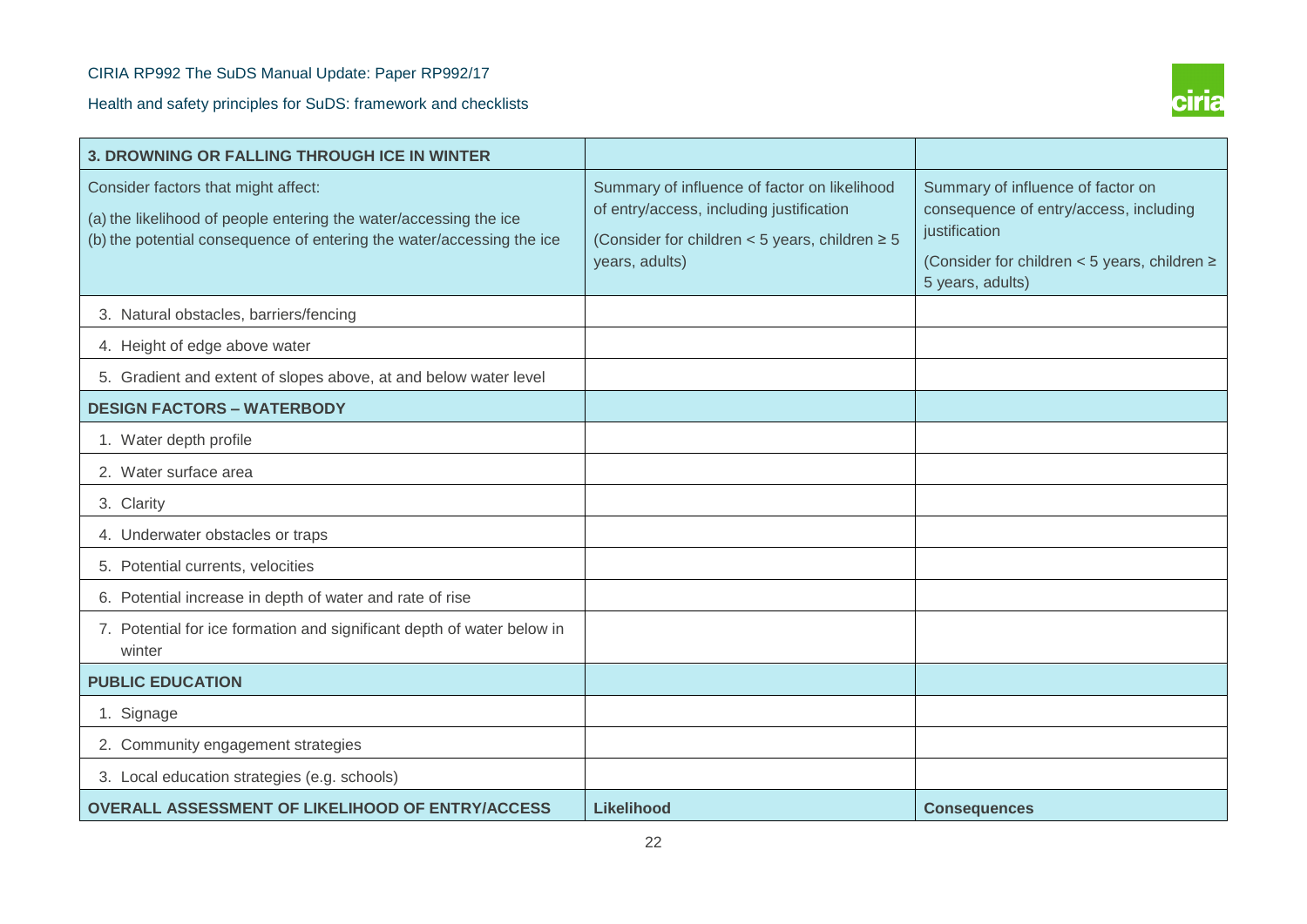

| <b>3. DROWNING OR FALLING THROUGH ICE IN WINTER</b>                                                                                                                               |                                                                                                                                                                   |                                                                                                                                                                       |
|-----------------------------------------------------------------------------------------------------------------------------------------------------------------------------------|-------------------------------------------------------------------------------------------------------------------------------------------------------------------|-----------------------------------------------------------------------------------------------------------------------------------------------------------------------|
| Consider factors that might affect:<br>(a) the likelihood of people entering the water/accessing the ice<br>(b) the potential consequence of entering the water/accessing the ice | Summary of influence of factor on likelihood<br>of entry/access, including justification<br>(Consider for children < 5 years, children $\geq 5$<br>years, adults) | Summary of influence of factor on<br>consequence of entry/access, including<br>justification<br>(Consider for children < 5 years, children $\geq$<br>5 years, adults) |
| <b>AND CONSEQUENCES</b>                                                                                                                                                           |                                                                                                                                                                   |                                                                                                                                                                       |
| Children <5 years                                                                                                                                                                 |                                                                                                                                                                   |                                                                                                                                                                       |
| Children > 5 years                                                                                                                                                                |                                                                                                                                                                   |                                                                                                                                                                       |
| Adults                                                                                                                                                                            |                                                                                                                                                                   |                                                                                                                                                                       |

| SUMMARY OF SECTION 3 RISK ASSESSMENT FOR DROWNING OR FALLING THROUGH ICE |                                 |                                            |                                                        |                                                         |                    |                            |  |  |  |  |  |
|--------------------------------------------------------------------------|---------------------------------|--------------------------------------------|--------------------------------------------------------|---------------------------------------------------------|--------------------|----------------------------|--|--|--|--|--|
| Group                                                                    | Likelihood of<br>entry to water | Likely<br>consequence of<br>entry to water | <b>Overall level of risk</b><br>posed by the<br>design | <b>Additional</b><br>mitigation<br>measures<br>required | <b>Action Date</b> | <b>Final level of risk</b> |  |  |  |  |  |
| Children <5 years<br>Children >5 years                                   |                                 |                                            |                                                        |                                                         |                    |                            |  |  |  |  |  |
| <b>Adults</b>                                                            |                                 |                                            |                                                        |                                                         |                    |                            |  |  |  |  |  |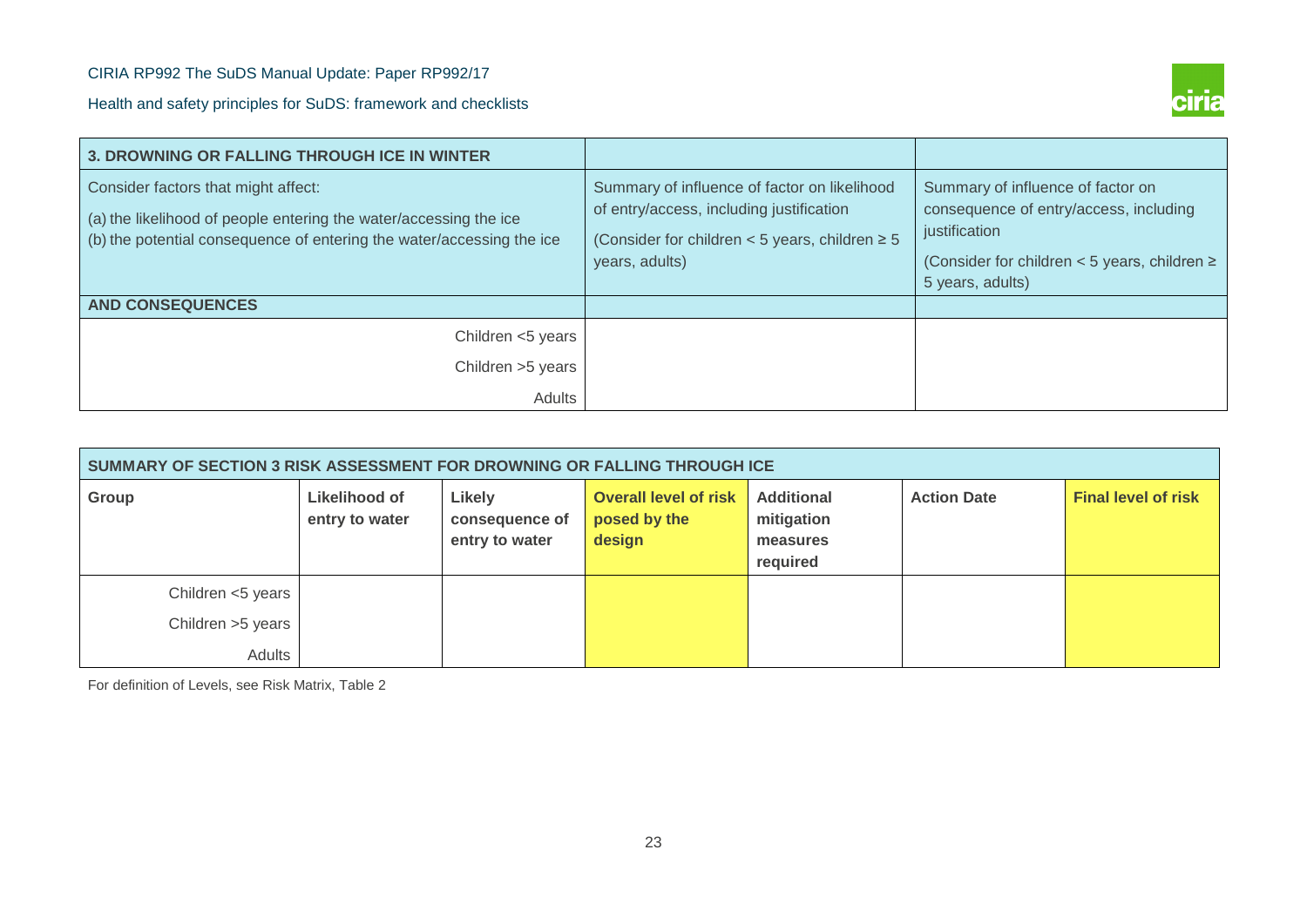

| <b>4. SLIPS/TRIPS/FALLS</b>                                              |                                                                                                                                                                     |                                                                                                                                                                          |
|--------------------------------------------------------------------------|---------------------------------------------------------------------------------------------------------------------------------------------------------------------|--------------------------------------------------------------------------------------------------------------------------------------------------------------------------|
| Factors that might affect likelihood of people slipping/tripping/falling | Summary of influence of factor on likelihood<br>of slip/trip/fall, including justification<br>(Consider for children < 5 years, children $\geq 5$<br>years, adults) | Summary of influence of factor on<br>consequence of slip/trip/fall, including<br>justification<br>(Consider for children $<$ 5 years, children $\ge$<br>5 years, adults) |
| <b>DESIGN FACTORS- INLETS AND OUTLETS OR CHANNELS</b>                    |                                                                                                                                                                     |                                                                                                                                                                          |
| 1. Headwall or channel location                                          |                                                                                                                                                                     |                                                                                                                                                                          |
| 2. Headwall height or channel depth and width                            |                                                                                                                                                                     |                                                                                                                                                                          |
| 3. Slope of headwall or channel profile                                  |                                                                                                                                                                     |                                                                                                                                                                          |
| 4. Channels – profile and risk of freezing water                         |                                                                                                                                                                     |                                                                                                                                                                          |
| <b>DESIGN FACTORS - SURFACES</b>                                         |                                                                                                                                                                     |                                                                                                                                                                          |
| 1. Level changes                                                         |                                                                                                                                                                     |                                                                                                                                                                          |
| 2. Surfacing materials                                                   |                                                                                                                                                                     |                                                                                                                                                                          |

| SUMMARY OF SECTION 4 RISK ASSESSMENT FOR SLIPS/TRIPS/FALLS |                                                            |                                                                |                                                     |                                                         |                    |                            |  |  |  |  |  |
|------------------------------------------------------------|------------------------------------------------------------|----------------------------------------------------------------|-----------------------------------------------------|---------------------------------------------------------|--------------------|----------------------------|--|--|--|--|--|
| Group                                                      | <b>Likelihood of</b><br>slips/trips/falls/<br>other injury | Likely<br>consequence of<br>slips/trips/falls/<br>other injury | <b>Overall level of risk</b><br>posed by the design | <b>Additional</b><br>mitigation<br>measures<br>required | <b>Action Date</b> | <b>Final level of risk</b> |  |  |  |  |  |
| Children <5 years                                          |                                                            |                                                                |                                                     |                                                         |                    |                            |  |  |  |  |  |
| Children >5 years                                          |                                                            |                                                                |                                                     |                                                         |                    |                            |  |  |  |  |  |
| Adults                                                     |                                                            |                                                                |                                                     |                                                         |                    |                            |  |  |  |  |  |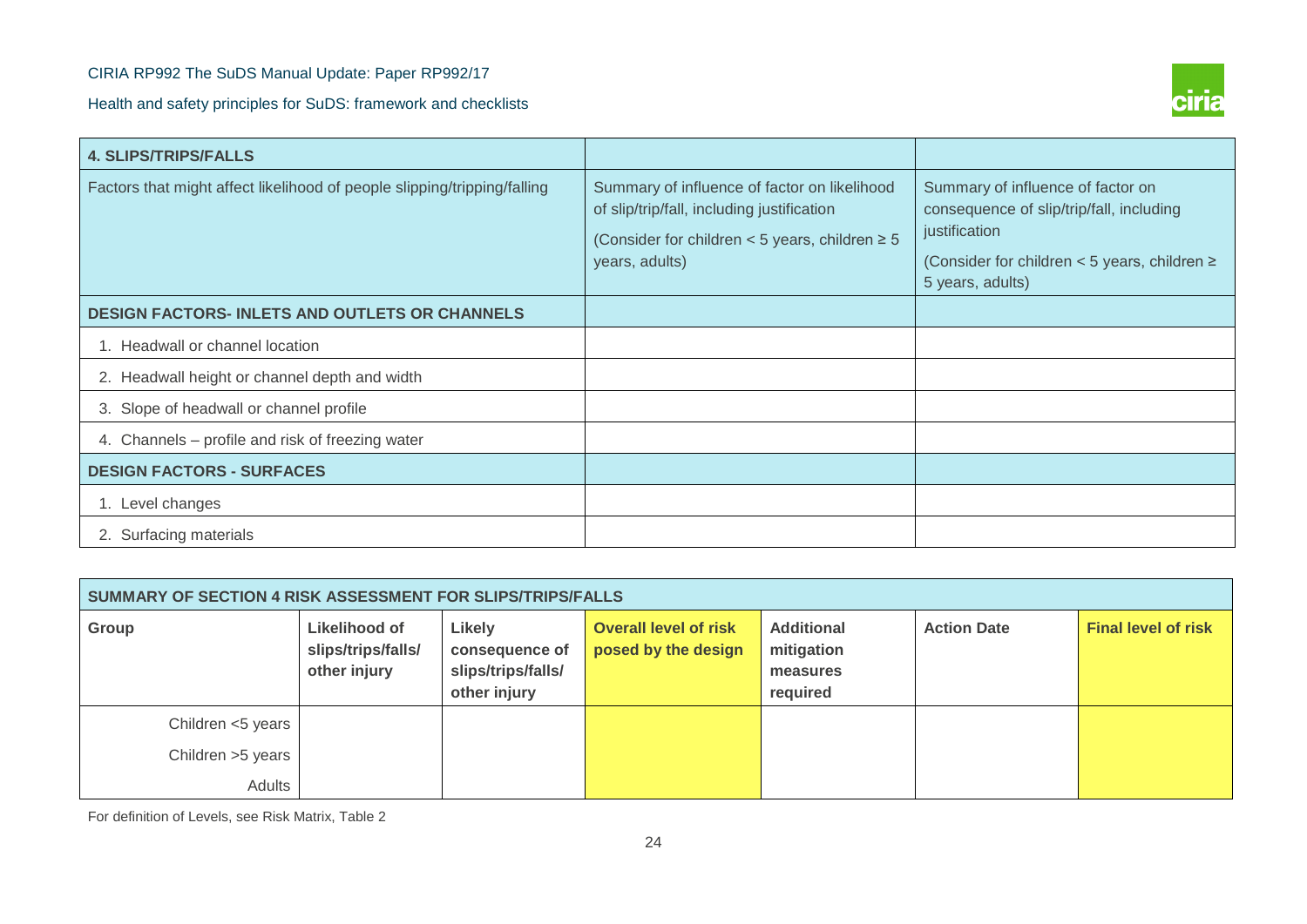

| 5. ENTRY INTO PIPES/CONFINED SPACES (Note: This risk assessment covers inadvertent access by the public. Where specific access is required by workers the<br>requirements of relevant health and safety legislation and guidance should be followed.) |                                                                                                                    |                                                                                                                 |  |  |  |
|-------------------------------------------------------------------------------------------------------------------------------------------------------------------------------------------------------------------------------------------------------|--------------------------------------------------------------------------------------------------------------------|-----------------------------------------------------------------------------------------------------------------|--|--|--|
| Factors that might affect likelihood of people entering pipes or confined<br>spaces                                                                                                                                                                   | Summary of influence of factor on likelihood<br>of entry into pipes or confined spaces,<br>including justification | Summary of influence of factor on<br>consequence of entering pipe or confined<br>space, including justification |  |  |  |
|                                                                                                                                                                                                                                                       | (Consider for children < 5 years, children $\geq 5$<br>years, adults)                                              | (Consider for children < 5 years, children $\ge$<br>5 years, adults)                                            |  |  |  |
| <b>DESIGN FACTORS- INLETS AND OUTLETS</b>                                                                                                                                                                                                             |                                                                                                                    |                                                                                                                 |  |  |  |
| 1. Pipe diameter                                                                                                                                                                                                                                      |                                                                                                                    |                                                                                                                 |  |  |  |
| 2. Are grilles provided?                                                                                                                                                                                                                              |                                                                                                                    |                                                                                                                 |  |  |  |
| <b>DESIGN FACTORS - CHAMBERS</b>                                                                                                                                                                                                                      |                                                                                                                    |                                                                                                                 |  |  |  |
| 1. Depth of chamber                                                                                                                                                                                                                                   |                                                                                                                    |                                                                                                                 |  |  |  |
| 2. Is access possible?                                                                                                                                                                                                                                |                                                                                                                    |                                                                                                                 |  |  |  |

| SUMMARY OF SECTION 5 RISK ASSESSMENT FOR ENTRY INTO PIPES/CONFINED SPACES |                                                       |                                                                  |                                                     |                                                         |                    |                            |
|---------------------------------------------------------------------------|-------------------------------------------------------|------------------------------------------------------------------|-----------------------------------------------------|---------------------------------------------------------|--------------------|----------------------------|
| Group                                                                     | Likelihood of<br>entry into pipes/<br>confined spaces | Likely<br>consequence of<br>entry into pipes/<br>confined spaces | <b>Overall level of risk</b><br>posed by the design | <b>Additional</b><br>mitigation<br>measures<br>required | <b>Action Date</b> | <b>Final level of risk</b> |
| Children <5 years                                                         |                                                       |                                                                  |                                                     |                                                         |                    |                            |
| Children > 5 years                                                        |                                                       |                                                                  |                                                     |                                                         |                    |                            |
| Adults                                                                    |                                                       |                                                                  |                                                     |                                                         |                    |                            |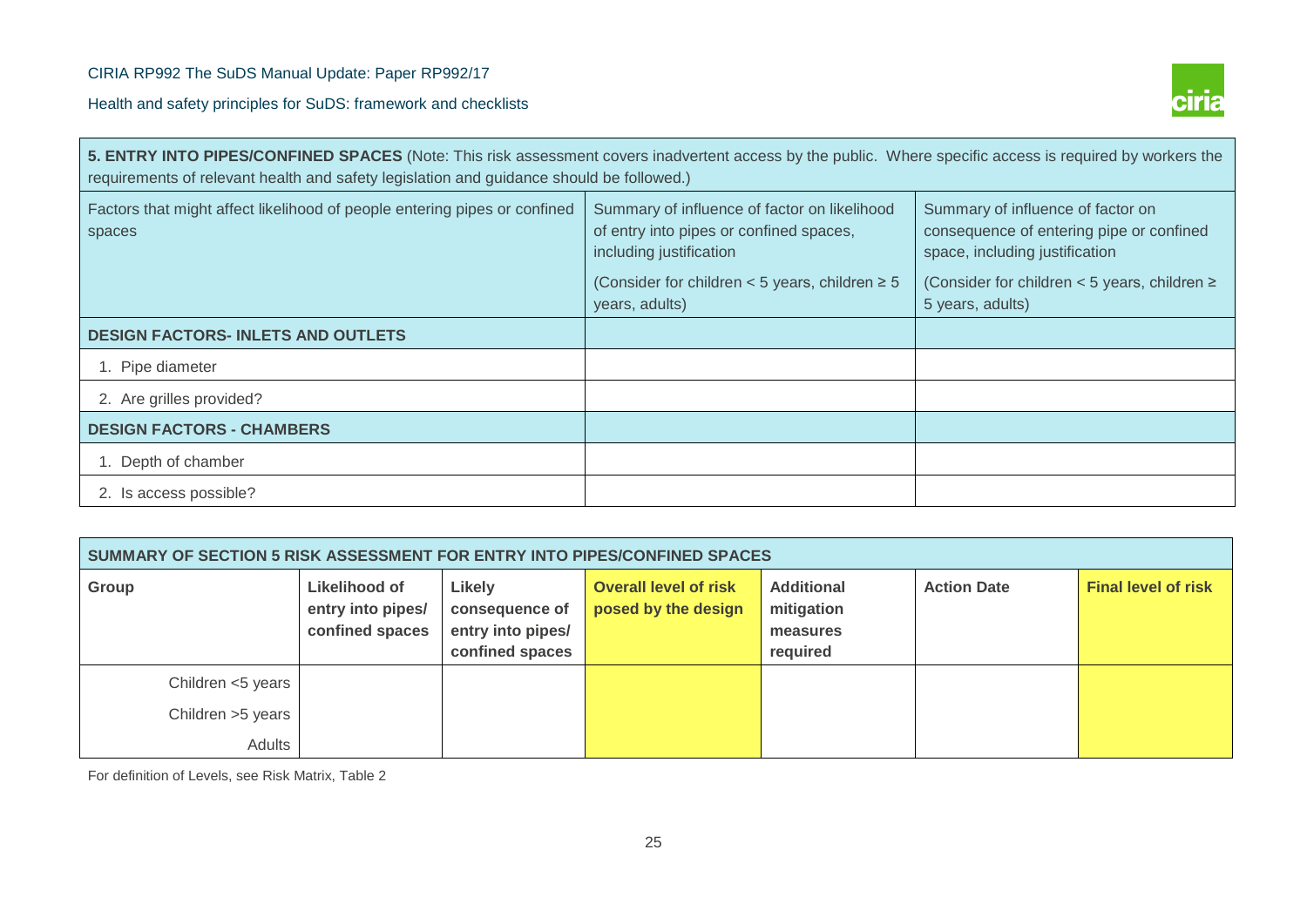

| Summary of influence of factor on likelihood<br>of poor health, including justification<br>(Consider for children $<$ 5 years, children $\ge$ 5<br>years, adults) | Summary of influence of factor on<br>consequence of resulting ill health,<br>including justification<br>(Consider for children < 5 years, children $\ge$<br>5 years, adults) |
|-------------------------------------------------------------------------------------------------------------------------------------------------------------------|------------------------------------------------------------------------------------------------------------------------------------------------------------------------------|
|                                                                                                                                                                   |                                                                                                                                                                              |
|                                                                                                                                                                   |                                                                                                                                                                              |
|                                                                                                                                                                   |                                                                                                                                                                              |
|                                                                                                                                                                   |                                                                                                                                                                              |
|                                                                                                                                                                   |                                                                                                                                                                              |
|                                                                                                                                                                   |                                                                                                                                                                              |
|                                                                                                                                                                   |                                                                                                                                                                              |
|                                                                                                                                                                   |                                                                                                                                                                              |
|                                                                                                                                                                   |                                                                                                                                                                              |
|                                                                                                                                                                   |                                                                                                                                                                              |
|                                                                                                                                                                   |                                                                                                                                                                              |
|                                                                                                                                                                   |                                                                                                                                                                              |
|                                                                                                                                                                   |                                                                                                                                                                              |
|                                                                                                                                                                   |                                                                                                                                                                              |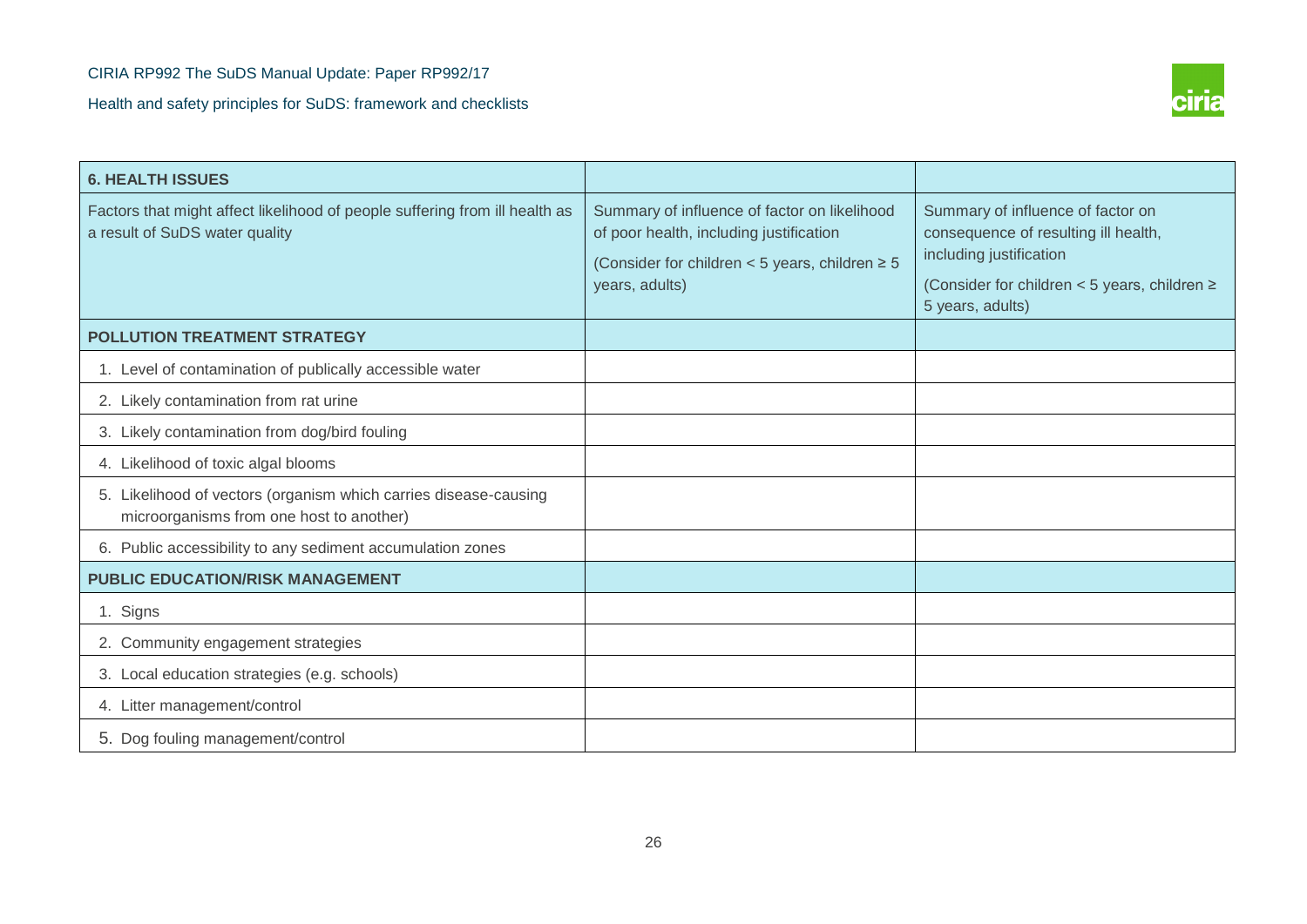Health and safety principles for SuDS: framework and checklists



| <b>6. HEALTH ISSUES</b>                                |                             |                                        |                                                     |                                                         |                    |                            |  |
|--------------------------------------------------------|-----------------------------|----------------------------------------|-----------------------------------------------------|---------------------------------------------------------|--------------------|----------------------------|--|
| SUMMARY OF SECTION 5 RISK ASSESSMENT FOR HEALTH ISSUES |                             |                                        |                                                     |                                                         |                    |                            |  |
| Group                                                  | Likelihood of ill<br>health | Likely<br>consequence of<br>ill health | <b>Overall level of risk</b><br>posed by the design | <b>Additional</b><br>mitigation<br>measures<br>required | <b>Action Date</b> | <b>Final level of risk</b> |  |
| Children <5 years<br>Children > 5 years<br>Adults      |                             |                                        |                                                     |                                                         |                    |                            |  |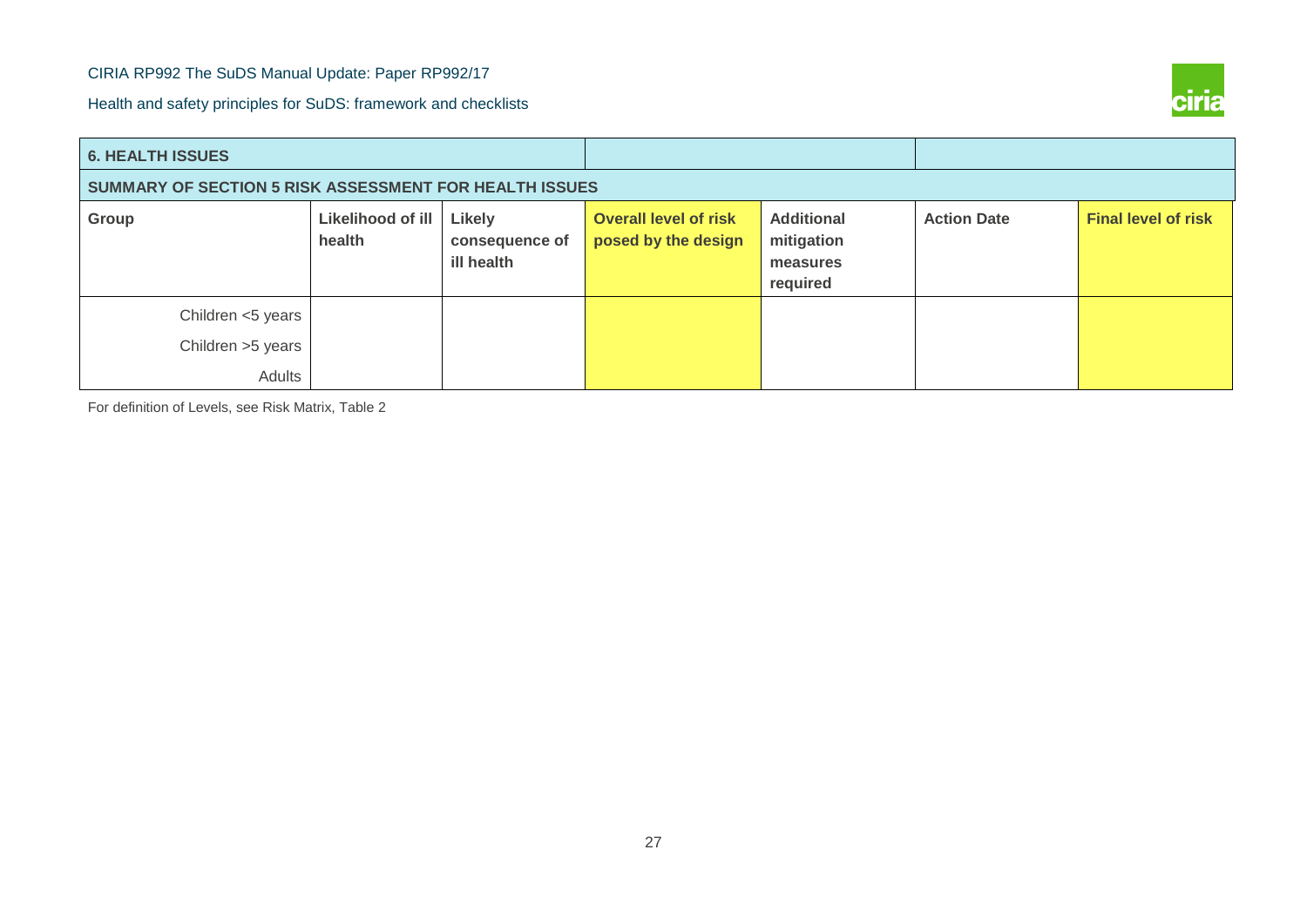

# 9. References

Airport Operators Association and General Aviation Awareness Council (2006) Potential bird hazards from sustainable drainage schemes (SuDS). Safeguarding of aerodromes, Advice Note 6 (supported by CAA)

Ball D and Ball-King L (2011) Public Safety and Risk Assessment: Improving Decision Making, Earthscan Risk in Society, Routledge, London.

Bastien NRP., Arthur S and McLoughlin M. (2011) Valuing amenity: public perceptions of sustainable drainage systems ponds. *Water and Environment Journal*, Print ISSN 1747–658

Brazier and Murphy (1999) Street on Torts, 10<sup>th</sup> edition, Butterworths Law.

BSI (2009) Rainwater harvesting systems, Code of Practice. BS 8515:2009

BSI (2010) Risk management. Risk assessment techniques. BS EN 31010: 2010

CIRIA (2007) The SUDS Manual. Edited by CIRIA. London: CIRIA

Defra (2006) R&D Outputs: Flood Risks to People Phase 2. FD2321/TR2 Guidance Document, March 2006. DEFRA/Environment Agency flood and coastal defence R&D programme

Gill T (2010) Nothing Ventured… Balancing risks and benefits in the outdoors, English Outdoor Council.

Health and Safety Executive (2007) Managing health and safety in construction. Construction (Design and Management) regulations 2007. Approved Code of Practice.

Howarth D. (1996) Textbook on Tort. Butterworths.

HR Wallingford (2003) An assessment of the social impacts of sustainable drainage systems in the UK. Report SR622.

HSE (2007) Managing health and safety in construction. Health and Safety Executive

Markesinis BS and Deakin SF (1999) Tort Law, 4<sup>th</sup> edition, Oxford University Press.

National Water Safety Forum (2012) UK water related fatalities 2011, Water incident database report. December 2012.

ODPM (2003) ODPM Circular 1/2003: Safeguarding Aerodromes, Technical Sites and Military Explosives Storage Areas – The Town and Council Planning (Safeguarded Aerodromes, Technical Sites and Military Explosives Storage Areas) Direction 2002.

Rogers (2002) Winfield and Jolowicz on Tort, 16<sup>th</sup> edition, Sweet & Maxwell.

WRc (2012) Sewers for Adoption  $7<sup>th</sup>$  edition – A Design & Construction Guide for Developer.

## **Bibliography**

Ahmed W, Vieritz A, Goonetilleke A and Gardner T (2010) Health Risk from Potable and Non-Potable Uses of Roof-Harvested Rainwater Using Quantitative Microbial Risk Assessment in Australia. Applied and Environmental Microbiology, Vol. 76, pp. 7382 - 7391*.*

Bannerman RT, Owens DW, Dodds RB and Hornewer NJ (1993) Sources of pollutant in Wisconsin stormwater. Water Science and Technology. 28(3-5): 241-259

DeBusk KM, Hunt WF, Osmond DL and Cope GW (2009) Urban Waterways, Water Quality of Rooftop Runoff: Implications for Residential Water Harvesting Systems. PhD Published by North Carolina Cooperative Extension.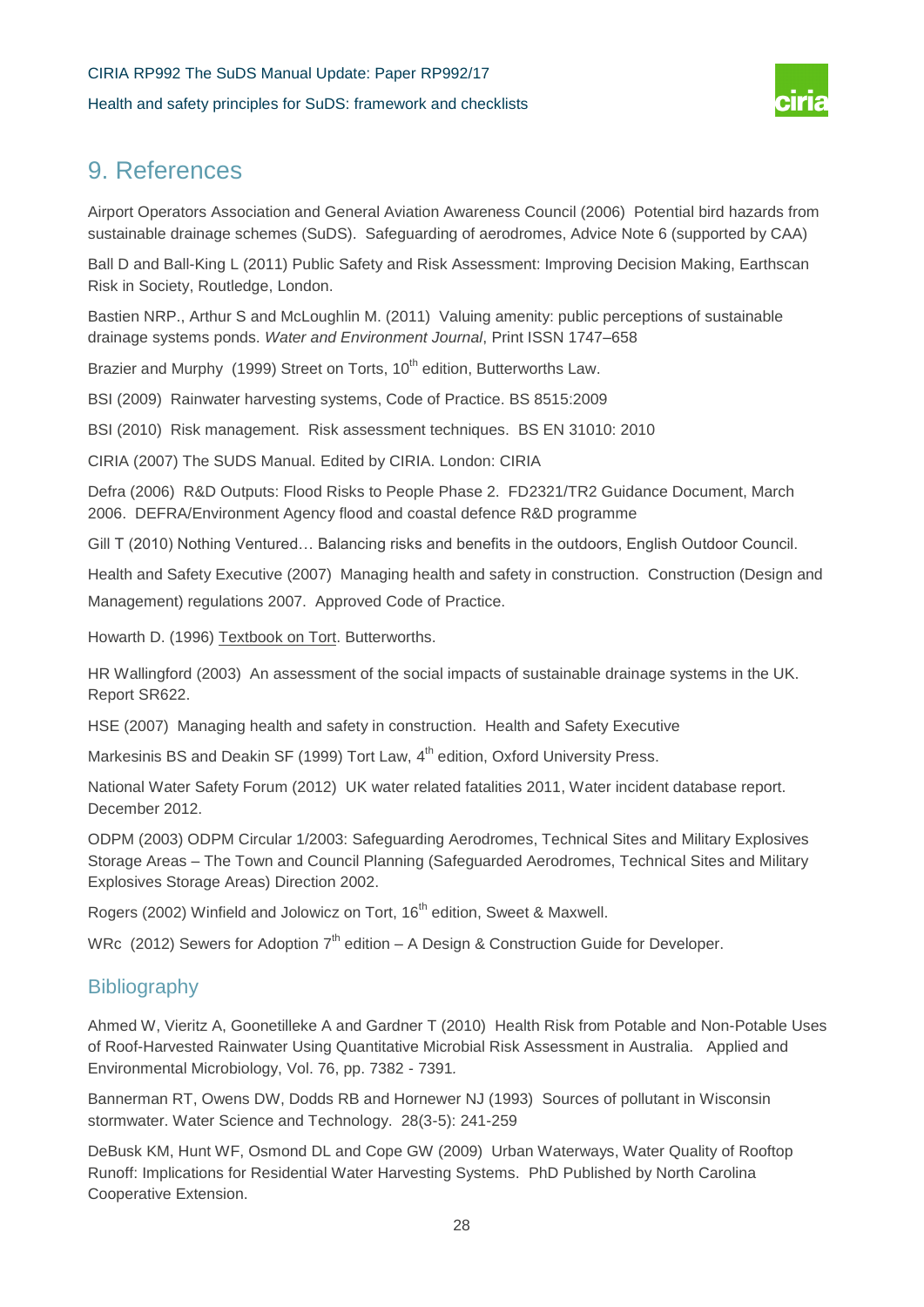Health and safety principles for SuDS: framework and checklists



Evans CA, Coombes PJ and Dunstan RH (2007) Identifying the Major Influences on the Microbial Composition of Roof Harvested Rainwater and the Implications for Water Quality. [Water Sci Technol.](http://www.ncbi.nlm.nih.gov/pubmed/17425092) 2007;55(4):245-53.

Kramptitz ES and Hollander R (1998) Longevity of pathogenic bacteria especially salmonella in cistern water. Zbl. Hyg.Umweltmed. 202, 389-397.

Play England (2008) Managing Risk in Play Provision: Implementation Guide. Department for children, schools and families

Wherlock J. (2009) Dwr Cymru Welsh Water Surface Water Management Strategy. Experiences with Rainwater Harvesting and Greywater Recycling and their Future Prospects. Aqua enviro, Birmingham, UK.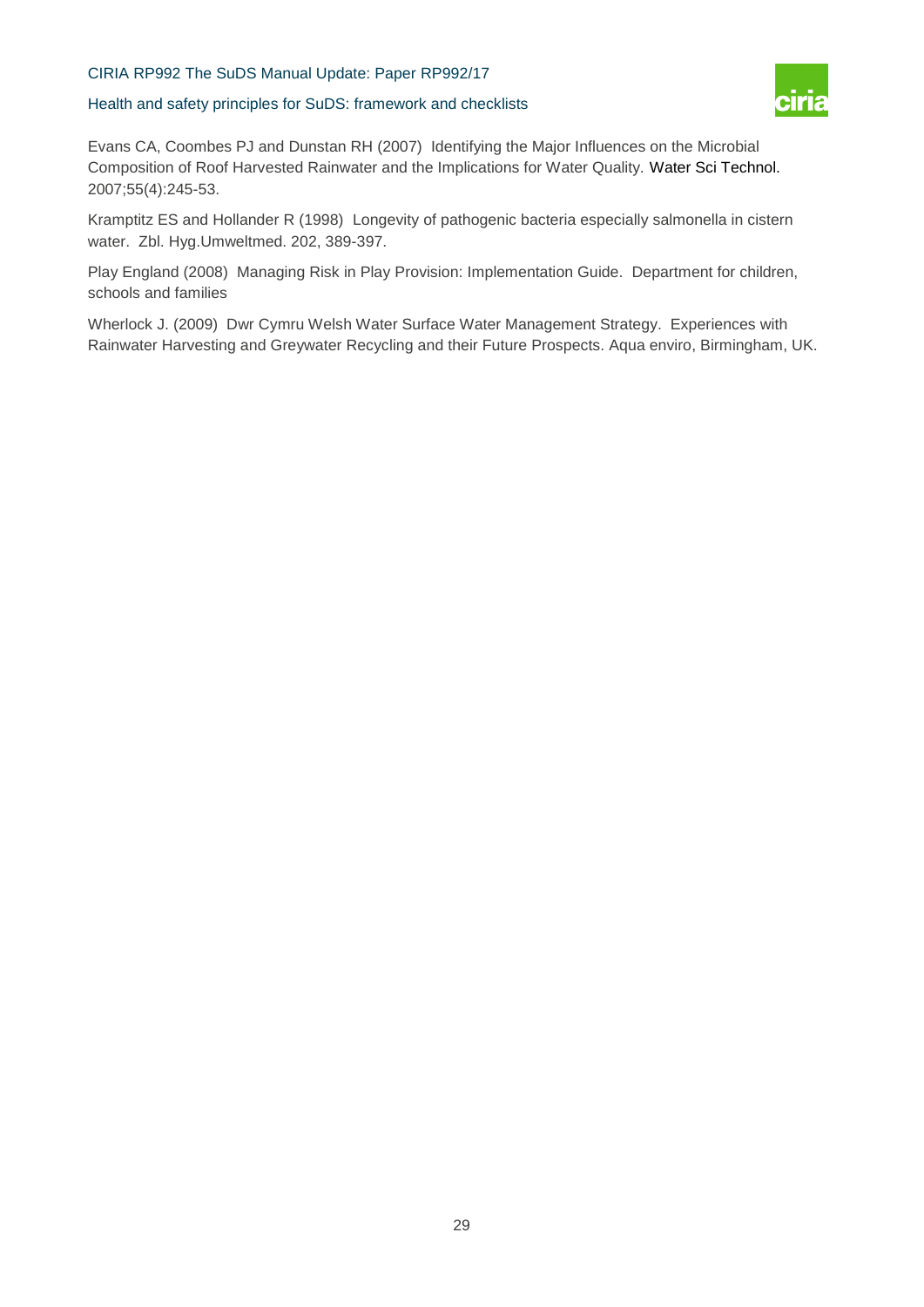

# Appendix A

# Health and Safety Legislation

# A.1 Regulations and Criminal Obligations

The UK health and safety laws are designed to ensure that those in control of premises do what is reasonably practicable to ensure the safety of employees, contractors and the public.

The following statutory instruments impose obligations and duties to ensure that staff and members of the public are not exposed to risks to their health and safety. The Acts are:

- The Health and Safety at Work etc. Act 1974
- The Management of Health and Safety at Work Regulations 1999
- The Occupier's Liability Acts of 1957 and 1984; and
- The Public Health Act 1936

In practical terms health and safety of structures, including SuDS, starts with design (note that SuDS come under the definition of a structure within the Regulations). SuDS designers must be familiar with the specific requirements of the CDM Regulations 2007. The CDM Regulations are aimed at improving the overall management and co-ordination of health, safety and welfare throughout all stages of a construction project and the Regulations place duties on all those who can contribute to the health and safety of a structure. At the design stage, a Designers' Risk Assessment should be conducted in accordance with the regulations, which requires Designers to identify hazards in their design, to take action to eliminate or reduce the risks to builders, maintainers and users of the structure, and to provide information regarding residual risks so they may be controlled on site.

Early design decisions and assumptions affect health and safety because they influence the choice of materials, construction methods, and the build programme. Designers need to understand and report on how the design affects the health and safety of workers who will construct and/or maintain the system and reduce the risks to the public. The Regulations require that designers take a 'whole-life' approach when assessing risks - thinking about the maintenance, use and eventual demolition of the structure.

The Regulations state that a 'competent' designer should:

- Identify significant occupational health and safety risks that arise from a design;
- Eliminate the hazards so far as is reasonably practicable;
- Prioritise and assess risks, and reduce them where possible; and
- Provide information about remaining risks, except for risks that are trivial.

Construction industry designers are not legally obliged to prepare a risk register for health and safety. However, it is acknowledged that a register can help to show that the risks have been given full and proper consideration. It also facilitates sharing and dissemination of information to the client, contractors and future maintenance organisations. There should be formal procedures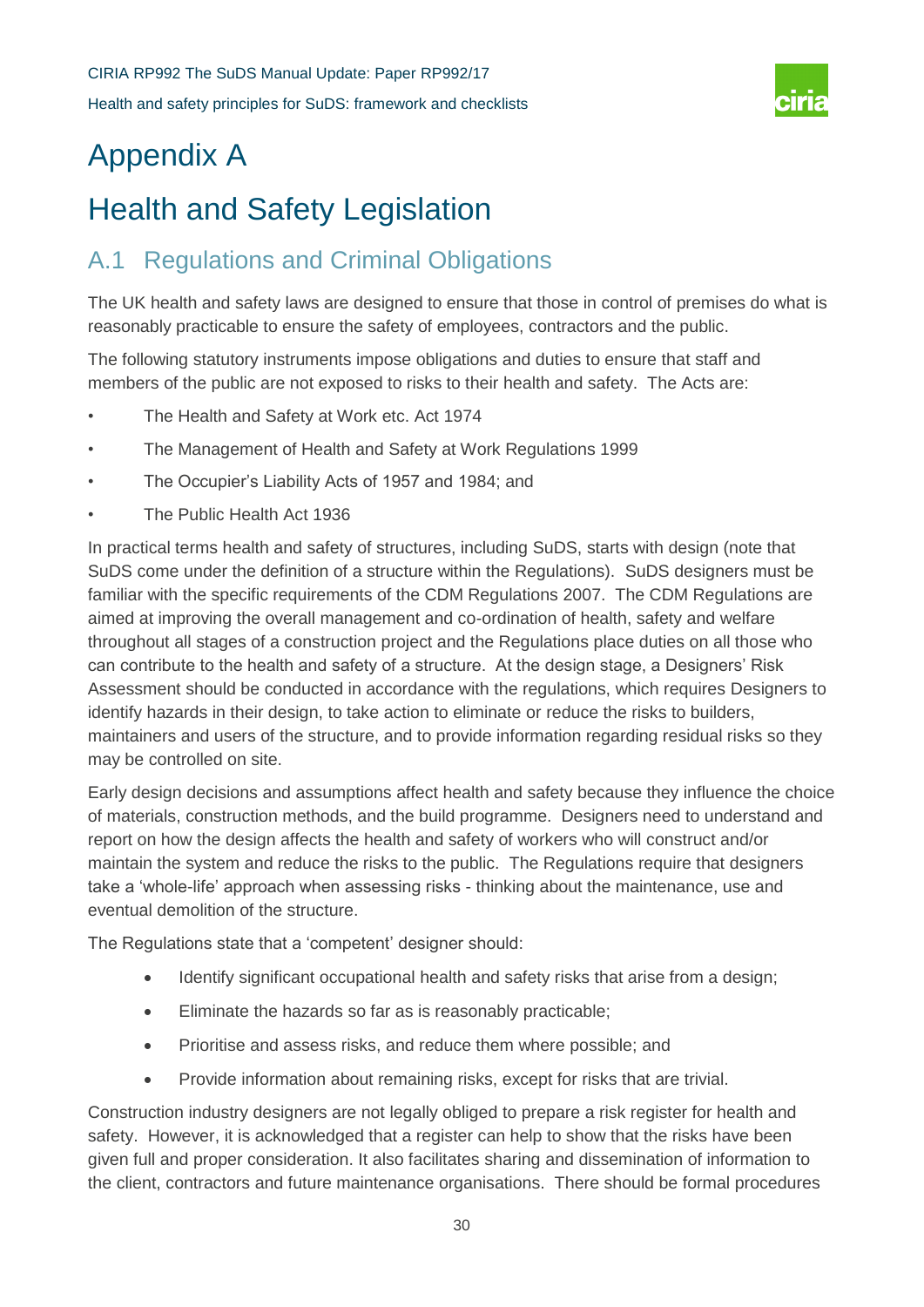#### Health and safety principles for SuDS: framework and checklists



in place to ensure that the Contractor's project-specific health and safety understanding and procedures are sufficiently developed to permit physical works to commence on site.

In addition to the CDM regulations, designers should consider the implications of the Building Regulations in terms of access and protection from falls. The Workplace (Health, Safety and Welfare) Regulations will apply as the SUDS scheme will become a workplace from time to time during maintenance.

Consideration needs to be given to the whole SuDS scheme and not just any ponds that may be created. For example:

- Will roof maintenance be needed on a green roof. If so, how will this be conducted safely, e.g. will harness eye bolts be needed?
- Will permeable paving become uneven quickly? How will this be inspected and managed?
- Will rills be used for paddling? How will these be encouraged safely?

These regulations and associated standards should be considered when conducting the risk assessment, which is required by the Management of Health and Safety at Work Regulations. The asset owner is ultimately responsible for conducting a suitable and sufficient assessment of the SuDS for the use, inspection and maintenance of the system. However, the owner will need sufficient information from the designer and developer to conduct this assessment and to be confident that the system meets the required standards prior to adoption.

As identified in the following sections, other statutes identify duties towards visitors, trespassers and the public. A suitable assessment should consider these groups.

# A.2 Legal requirements

#### Common Law Duty of Care

Under common law, liability to negligence may arise from the breach of a fundamental duty, known as 'duty of care'. The duty is "to take reasonable care to avoid acts or omissions which you can reasonably foresee would be likely to injure your neighbour". Reasonable care is defined as "what a reasonable person would have foreseen as being necessary".

Should an injury occur, the injured party may seek to obtain damages from the responsible party. The injured party must prove, on the balance of probability, that the injury resulted from the failure in the duty of care owed. However, it must be recognised that this standard requires "reasonable care" and not absolute protection from risk. Therefore, a certain level of risk is acceptable and it is expected that appropriate safety measures will be applied in each circumstance. Each location and SuDS scheme will be different and, therefore, blanket designs, features and characteristics will not be either effective or appropriate.

Ultimately the courts will decide what was appropriate in each circumstance, (following a claim or dispute) but your design assessment should help you to identify and design out anything that is unacceptable, clearly identify the design safety features and to identify the necessary controls

**The owner or occupier of a SuDS system, therefore, has a duty of care to visitors to ensure that they are reasonably safe. This point has been tested in recent case law: see Tomlinson V Congleton Borough Council [2003] UKHL 47 and Darby V National Trust [2001] EWCA Civ 189 Court of Appeal. The conclusions drawn here were that if the danger is obvious, the**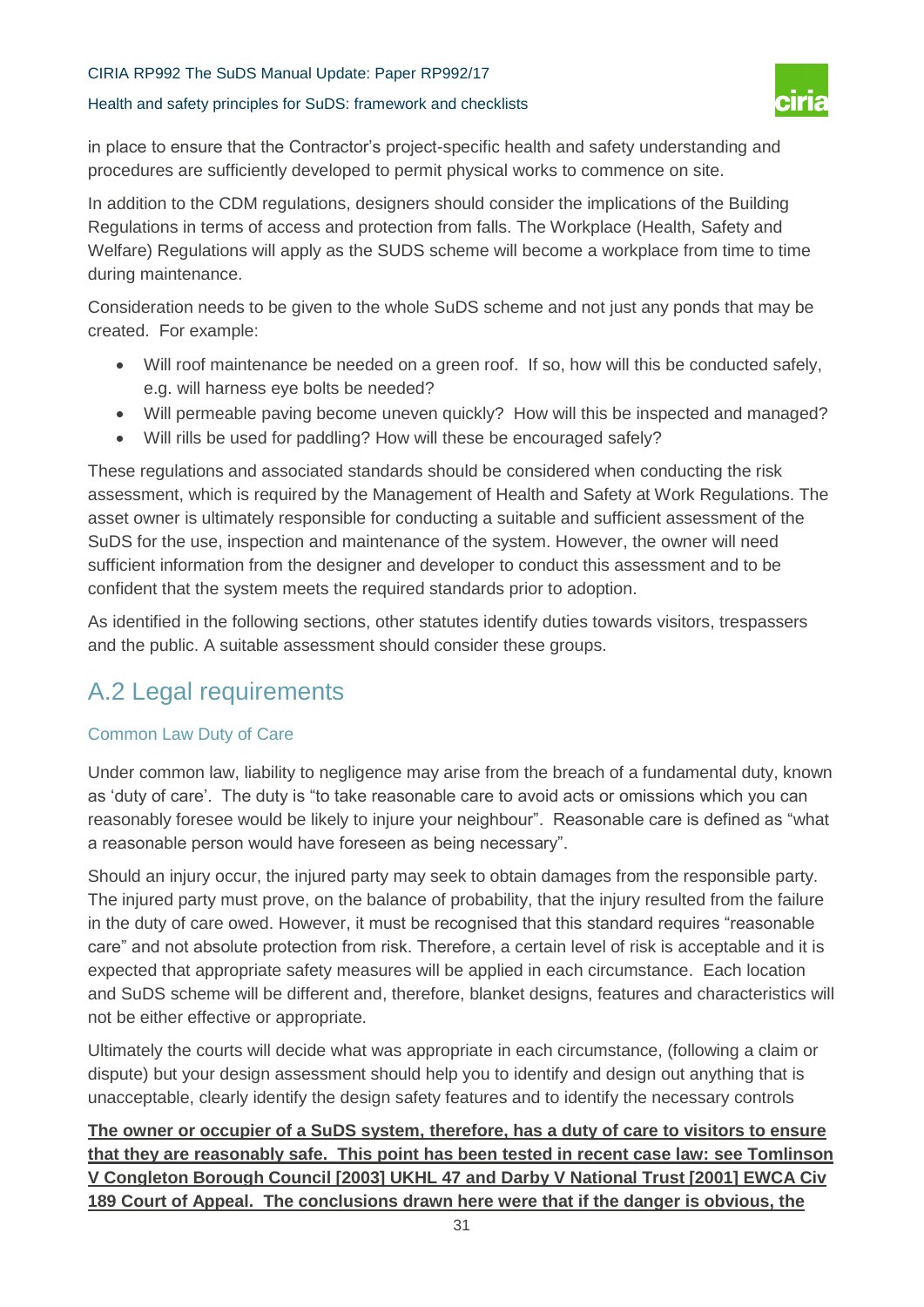Health and safety principles for SuDS: framework and checklists



**visitor is able to appreciate it, he is not under any kind of pressure and he is free to do what is necessary for his own safety, then no specific warnings are required to be provided by the occupier. The occupier must, however, be prepared for children to be less careful than adults, but may also expect parents to exercise reasonable control over their children and take responsibility for their safety.** 

#### Occupiers' Liability

This area of law governs to what extent landowners are responsible for the health and safety of visitors to their premises (Howarth, 1996). The governing statutes are the Occupiers' Liability Acts (OLA) of 1957 and 1984. The OLA 1957 operates with respect to visitors to the defendant's premises and the 1984 Act defines liability to non-visitors, i.e. trespassers (Brazier and Murphy, 1999).

### Occupiers' Liability Act 1957

The first precondition under the OLA 1957 is that the defendant is the occupier of the premises in question. A person need not necessarily be in occupation of the premises to be the occupier; what is decisive is 'control of the premises'. A SuDS owner and operator would therefore have sufficient control to be the occupier.

The common duty of care is owed to lawful visitors i.e. the public and maintenance operatives. However, visitors who exceed their permission to enter can be counted as trespassers i.e. if a pond was so designed that lawful visitors were excluded from entering any dangerous areas of the site, e.g. deep water or steep slopes by the use of footpaths, dense vegetation or warning signs, any person straying beyond the permitted area receives only the duty of care owed under the OLA 1984, discussed below.

The common duty of care is "a duty to take such care as in all the circumstances of the case is reasonable to see that the visitor will be reasonably safe in using the premises for which he is invited or permitted by the occupier to be there." Under Section 2(3)a, the occupier must be prepared for children to be less careful than adults, but may also expect parents to exercise some control over their children and take responsibility for their safety. It should be noted that under Section 2(4)(a), a 'warning' should not be treated as automatically absolving the occupier from liability. Howarth (1996) makes the distinction between a warning and a notice that attempts to exclude liability. He notes that a warning is an attempt to fulfil the duty of care by supplementing the safety of the premises with useful information to the visitor, implying that warning notices should be used in conjunction with other safety features, whereas an exclusion notice simply tries to discharge liability without being helpful or informative. Case law has dictated that a warning in an unusual language, in an unsuitable place or one that is not given in an appropriately serious manner will not be sufficient for the purposes of discharging the duty of care.

#### Occupiers' Liability Act 1984

Liability to trespassers is regulated under Section 1 of the OLA 1984. Markesinis & Deakin (1999) define a trespasser as a person who has no permission, expressed or implied to be where he is. A duty to uninvited entrants arises only where three conditions are met. The occupier must be aware of the danger or have reason to believe it exists, he must have known or had reasonable grounds